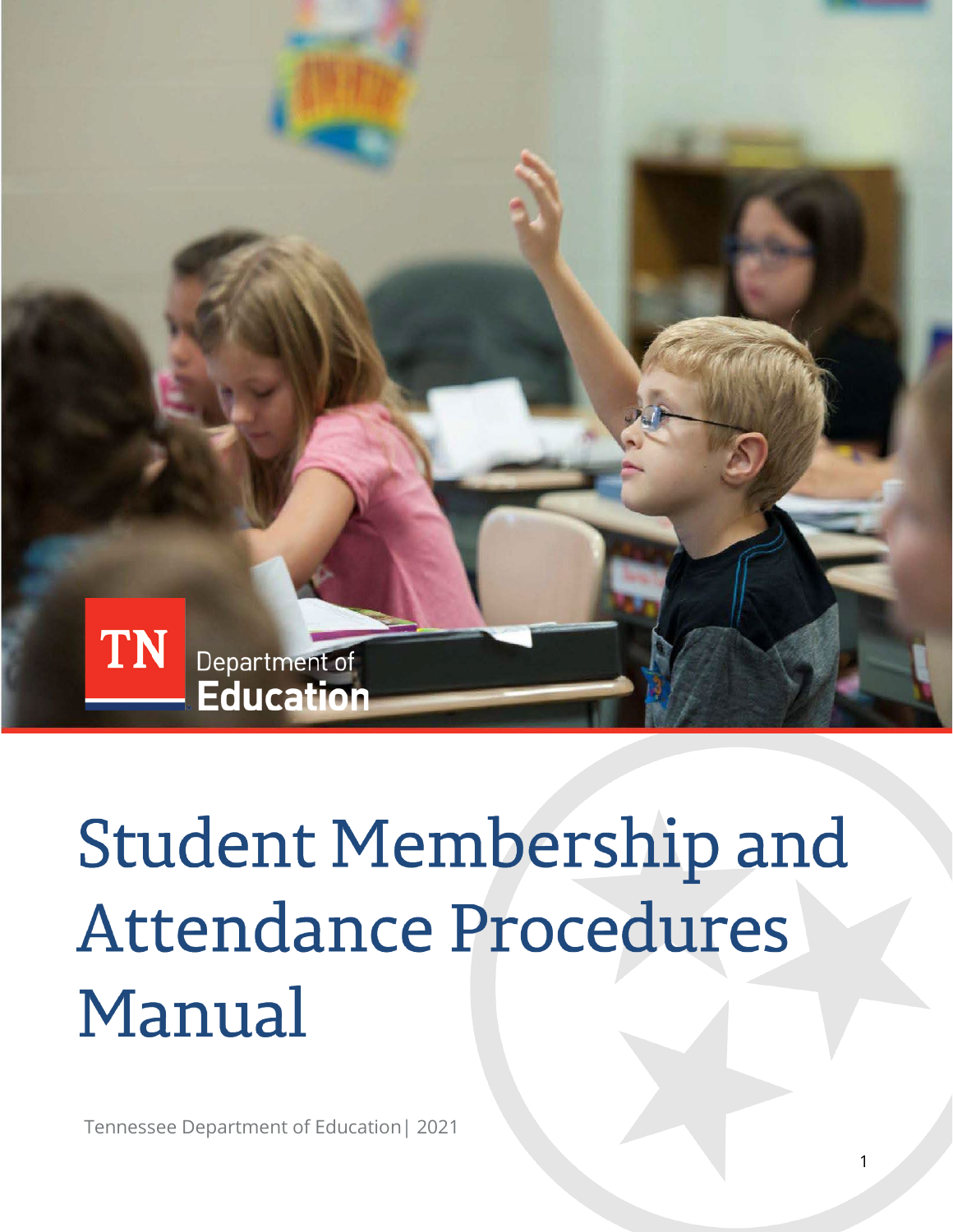# *Introduction*

The Student Membership and Attendance Procedures Manual serves to provide local education agencies (LEAs) with clear guidance for obtaining student attendance. This manual does not represent specific legal advice. For specific legal advice, please contact your local board attorney.

The manual includes a number of membership/attendance accounting procedures either required by legislative action or recommended by attendance supervisors and user technicians.

> Penny Schwinn Commissioner Department of Education State of Tennessee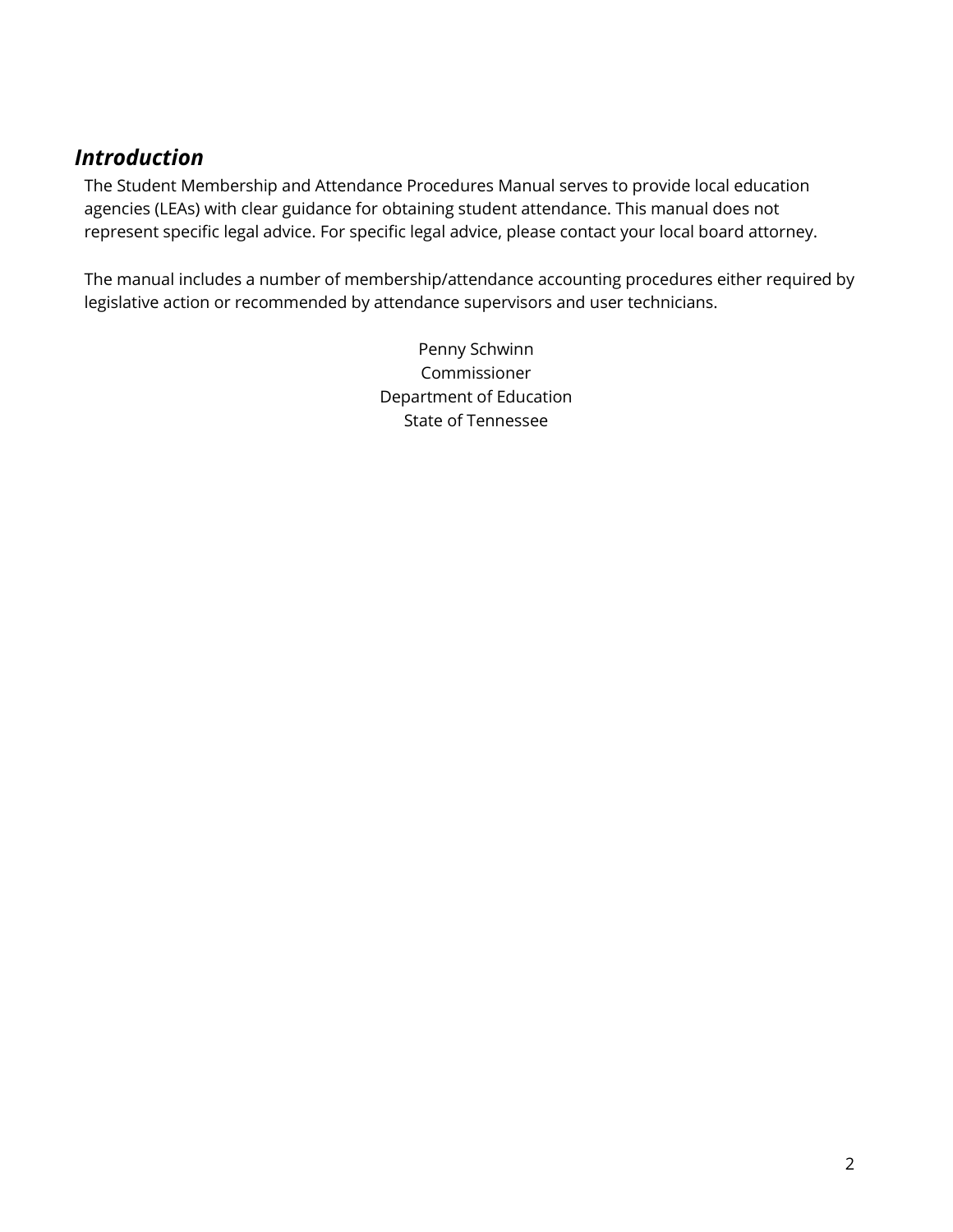# *Table of Contents*

- I. Attendance
	- I-A Attendance Procedures
	- I-B Excused and Unexcused Absences
	- I-C Out-of-School Activities
	- I-D Illegal Reporting of Attendance
- II. Enrollment and Membership
	- II-A Pre-Kindergarten Students
	- *II-B* Students Who Receive Special Education Services –*Updated May, 2018*
	- II-C Homebound and Hospitalized Students
	- II-D Students Attending Virtual Schools
	- II-E Students Enrolled in Home School
	- II-F Students Attending Adult High Schools or Adult EducationPrograms
	- II-G –Students Enrolled in Adjourning States
	- II-H Enrollment by Residents of Adjoining States
	- II- I Alternative Schools or Programs
	- II-J Transition Classes
	- II-K –Work-Based Learning
	- II-L Career and Technical Education (CTE) Classes
	- II-M. Residential Mental Health (K-Student Classification) *Updated April, 2018* II-N.
	- Qualified Court Ordered Day Treatment Program- *Updated June, 2018*
- III. Membership and Attendance Accounting
	- III-A AttendanceAccounting
	- III-B Career and Technical Education III-C Transportation
- IV. School Calendar
	- IV-A School Year
	- IV-B School Day
	- IV-C Year-Round Schools
	- IV-D Abbreviated Days
	- IV-E Use of Stockpile Days for Dangerous or Extreme Conditions
	- IV-F Use of Stockpile Days for Professional Development
	- *IV-G* School Closure on Election Day- *Updated June, 2018*
	- IV-H Waiver of Instructional Day
	- IV-I –Early Dismissal
	- IV-J Make-Up Days
	- IV-K Assessment Accounting Procedures
- V. Documentation and Record Keeping
	- V-A –Documentation
	- V-B Retention of Records V-C Transfer of Records
	- V-D Student Data Privacy
- VI. Reporting Requirements and Additional Resources
	- VI-A ReportingRequirements
	- VI-B Additional Resources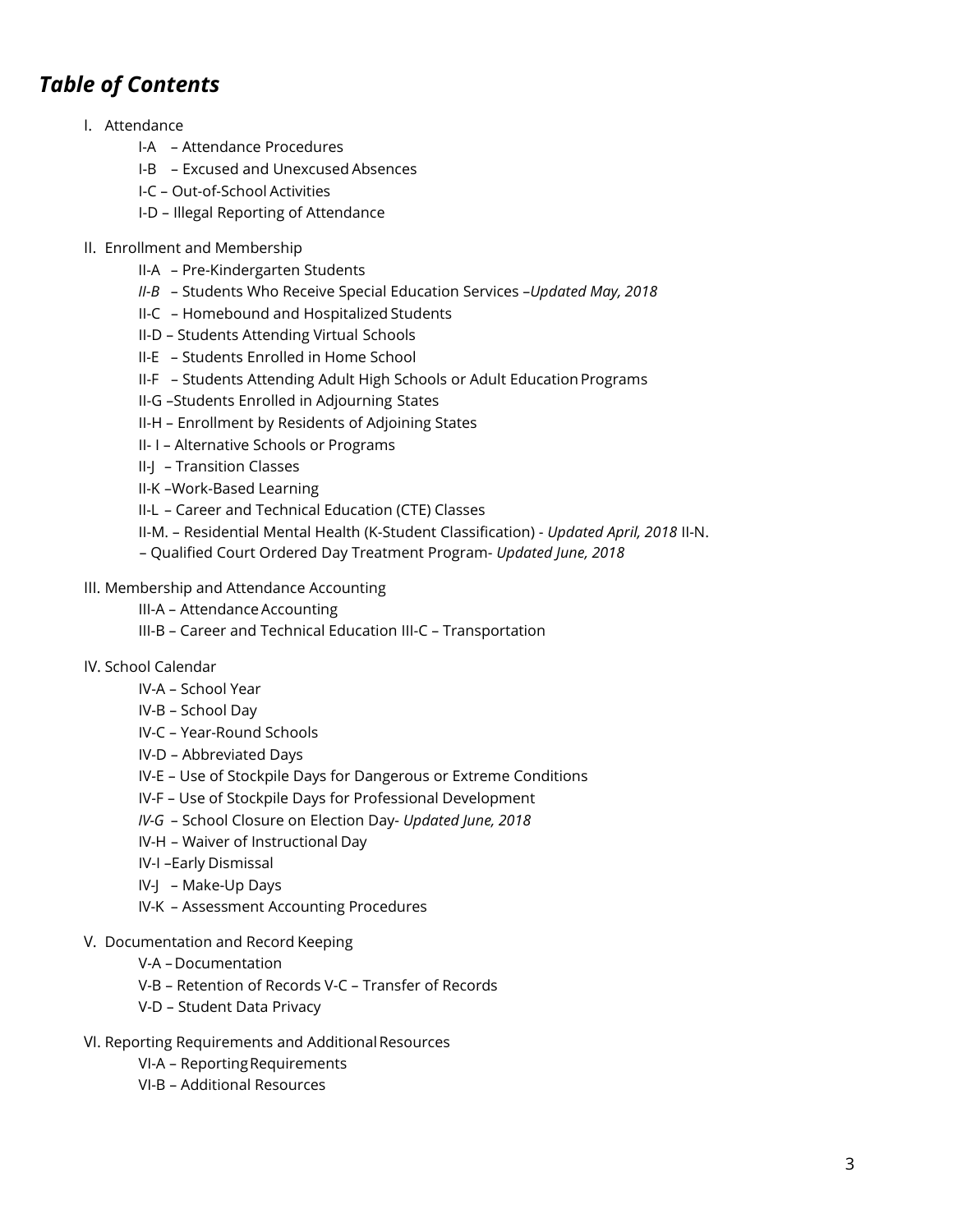# *I. Attendance*

## **I-A. Attendance Procedures**

- 1. Attendance shall be marked daily, beginning with the first day of school, for pre- kindergarten through grade 12 (pre-K–12) students.
- 2. A Personal Identification Number (PIN) shall be used to uniquely identify students upon entry into a Tennessee public school, i.e.,  $9 +$  the 3-digit school system number  $+$  00001 to 99999.
	- a. This uniquely assigned PIN must remain with the student throughout the student's career in Tennessee public schools regardless of subsequent transfers within the school district or to other Tennessee school districts.
- 3. Prior to the beginning of the school year, the principal shall provide teachers with an attendance packet that includes the district procedures for attendance accounting. The attendance packet shall also include all necessary attendance forms, the district's attendance policies, and the district's attendance symbols.
- 4. Each teacher shall receive a list of students assigned to his or her class prior to the first day of the class (including homeroom teachers). Individual classroom teachers shall be responsible for keeping daily attendance for the students assigned to the class. Regardless of the number of students who pre-registered, only those students who are actually in attendance shall be counted present.
- 5. Each teacher responsible for taking attendance when school convenes shall report any student who is absent to the office. The office shall distribute a daily absentee list to each teacher. A teacher shall then report any student who is absent from class but not included on the absentee list to the office.
- 6. Students in grades pre-K–12 shall be present at least 50 percent of the scheduled school day in order to be counted present. In determining 50 percent of the scheduled school day, the beginning of the general instructional day must be used. Neither the arrival time of school buses, departure time of school buses, nor breakfast program, shall be considered part of the instructional day.
- 7. Students receiving special education services may attend part-time days, alternating days, or for a specific amount of time as indicated in their IEP.
- 8. Students not in school on any day for at least 50 percent of the scheduled school day shall be considered absent for state reporting. This includes students not present at least 50 percent of an abbreviated scheduled school day.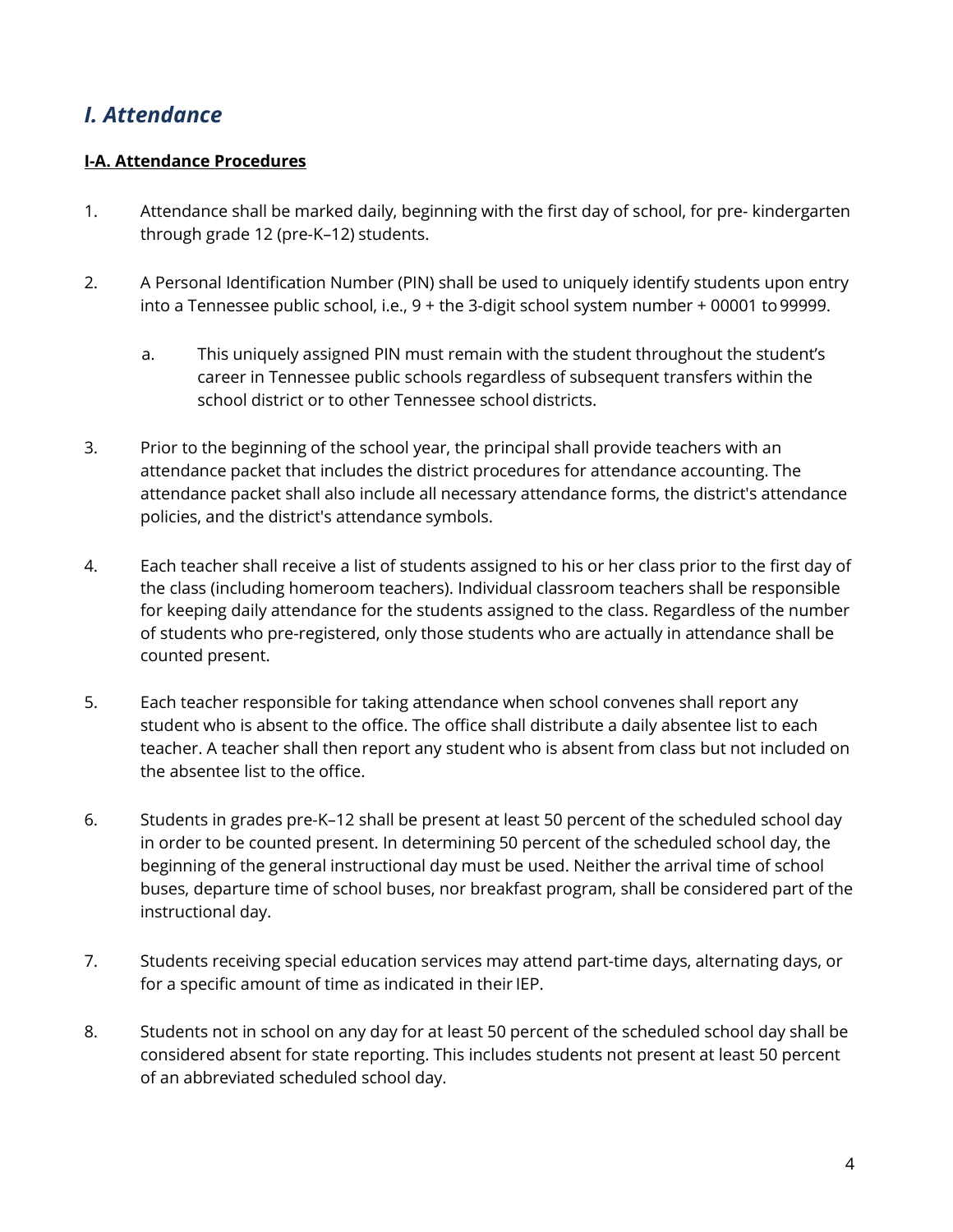- 9. Students who are absent from school are included in Average Daily Membership (ADM) counts but excluded from Average Daily Attendance (ADA) counts.
- 10. Students serving in-school suspension and receiving educational services; homebound students receiving homebound services; alternative school or program students; students serving as a page for the General Assembly; and students participating in school-sponsored events shall be counted present.
- 11. Students serving out-of-school suspension shall be marked absent. Suspension is defined as dismissed from attendance at school for any reason not exceeding 10 consecutive days. The school district shall remain eligible to receive funding for a suspended student. The parent or legal guardian of a suspended student shall be notified in accordance with T.C.A. §49-6-3401.
	- a. Students receiving special education services may be suspended out of school without educational services for up to 10 cumulative days per school year. Educational services must be provided on all days subsequent to the exhaustion of the 10 cumulative days. Consult your special education supervisor for specific guidance regarding procedural safeguards when considering suspending a child who is receiving special education services.
- 12. Expulsion is defined as removal from attendance for more than 10 consecutive days or more than 15 days in a month of school attendance. The school district shall not be eligible to receive funding for an expelled student. The parent or legal guardian of an expelled student shall be notified in accordance with T.C.A. § 49-6-3401. Students who have beenexpelled:
	- a. Shall not be reported in any attendance code to EIS during the period of expulsion. LEAs may choose to implement a local attendance code for expelled students;
	- b. Shall be marked "E" for the disciplinary action code; and
	- c. Shall have an end date entered for his or her class schedule beginning the first day of expulsion. When student returns after expulsion a new class schedule shall be submitted for the student.

Please note pursuant to the federal IDEA, students with disabilities may be suspended from school without educational services for 10 cumulative days per school year. For any removal exceeding 10 days, the student must be provided educational services in an alternatesetting.

13. Districts may establish policies that include opportunities for students to attend make-up sessions outside the regular school day in order to regain credit due to absence from school. Make-up sessions outside the regular school day may not be used to allow students to regain lost time or "cancel-out" an absence.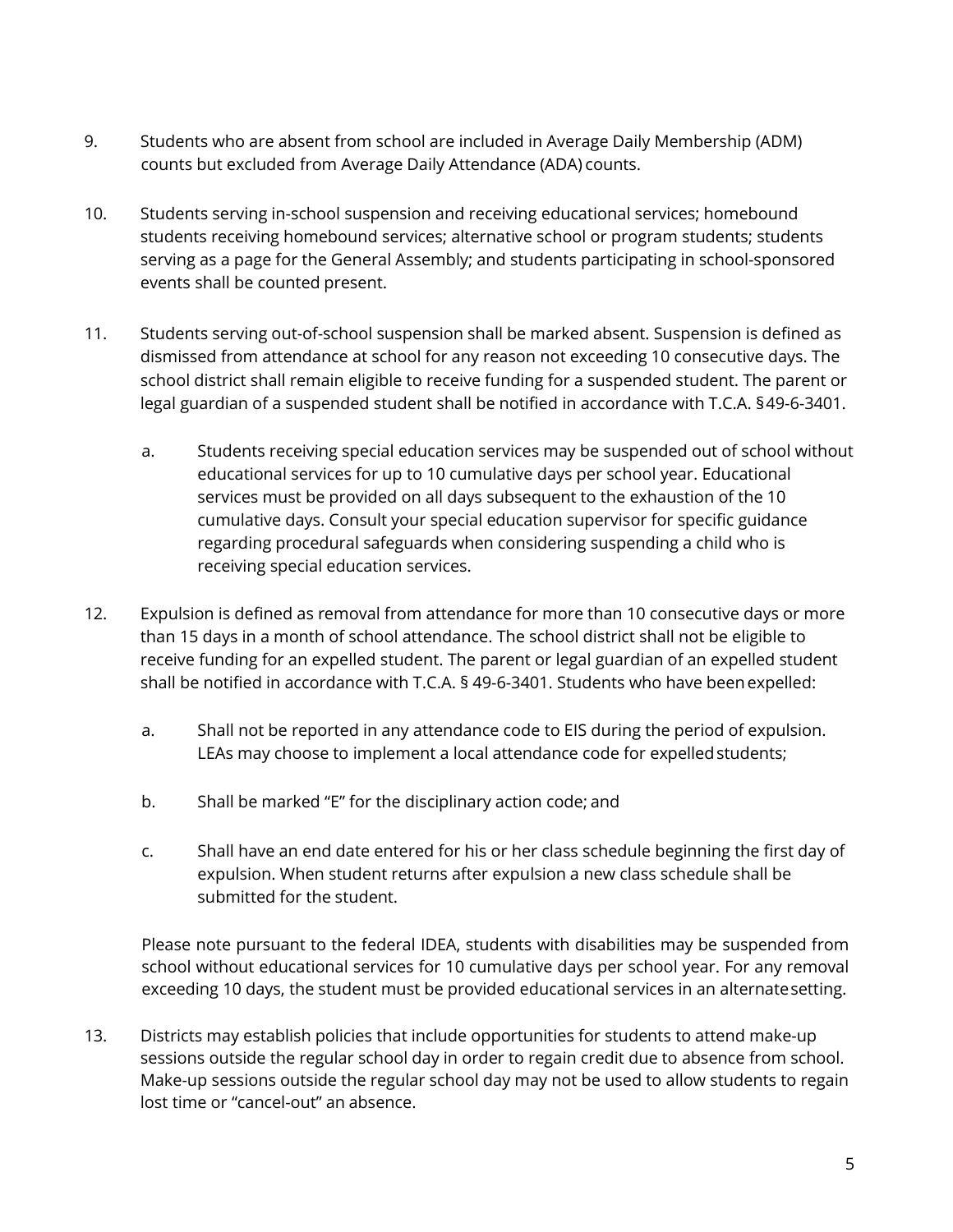- 14. After the first two weeks of school, the teacher must transfer any temporary attendance records to the teacher's permanent attendance record. Attendance records must be maintained in the local school office.
- 15. Prior to the end of the first 20-day reporting period, a list of students who have preregistered, but have not attended school, shall be submitted to the principal and/or attendance supervisor. The principal and/or attendance supervisor shall make a determination as to whether the student has moved or transferred and shall take action to enforce compulsory attendance laws, if necessary.
- 16. Attendance on grade cards must align with school attendance records.
- 17. Any student shall be considered a dropout after 10 consecutive days of unexcused absences and after all requirements for truancy intervention have been followed.
- 18. A student who has dropped out or is withdrawn from a school's enrollment shall be coded as a "withdrawal" beginning with the day following the last day of attendance. A student that was enrolled in a school the previous year, but did not return in the current year, shall be considered withdrawn as of the first day of school. Every effort should be made to determine what happened to students who leave the system in order to record the proper withdrawal code. A full list of withdrawal codes can be found in the [EIS](https://www.tn.gov/content/dam/tn/education/technology/EIS/eis_appendices_2018-19.pdf) [Appendices.](https://www.tn.gov/content/dam/tn/education/technology/EIS/eis_appendices_2018-19.pdf)
- 19. Students who have dropped out or who have been withdrawn from a school's enrollment shall not be deleted from a school's record.
	- a. A kindergarten student under the age of six may be deleted from a school's record when the student leaves kindergarten within six weeks of initial enrollment and waits until the next school year to begin school, or when the child is pre-registered for kindergarten and never shows up.
	- b. A pre-K student may be deleted from a school's record when the student leaves pre- K within six weeks of initial enrollment and waits until the next school year to begin school, or when the child is pre-registered for pre-K and never shows up.
- 20. Students who pass the GED within the same year that they drop out can be re-entered and considered completers. These students are coded as GED completers but are only included in the denominator of the graduation rate calculation and do not count asgraduates.

## **I-B. Excused and Unexcused Absences**

1. LEAs shall follow the State Board of Education's *[School Attendance Policy 4.100](https://www.tn.gov/content/dam/tn/stateboardofeducation/documents/policies/4000/20200409_4.100%20School%20Attendance%20Policy.pdf)* [wi](https://www.tn.gov/content/dam/tn/stateboardofeducation/documents/policies/4000/4.100%20School%20Attendance%20Policy%2010-20-17.pdf)th regard to state requirements for excused and unexcused absences.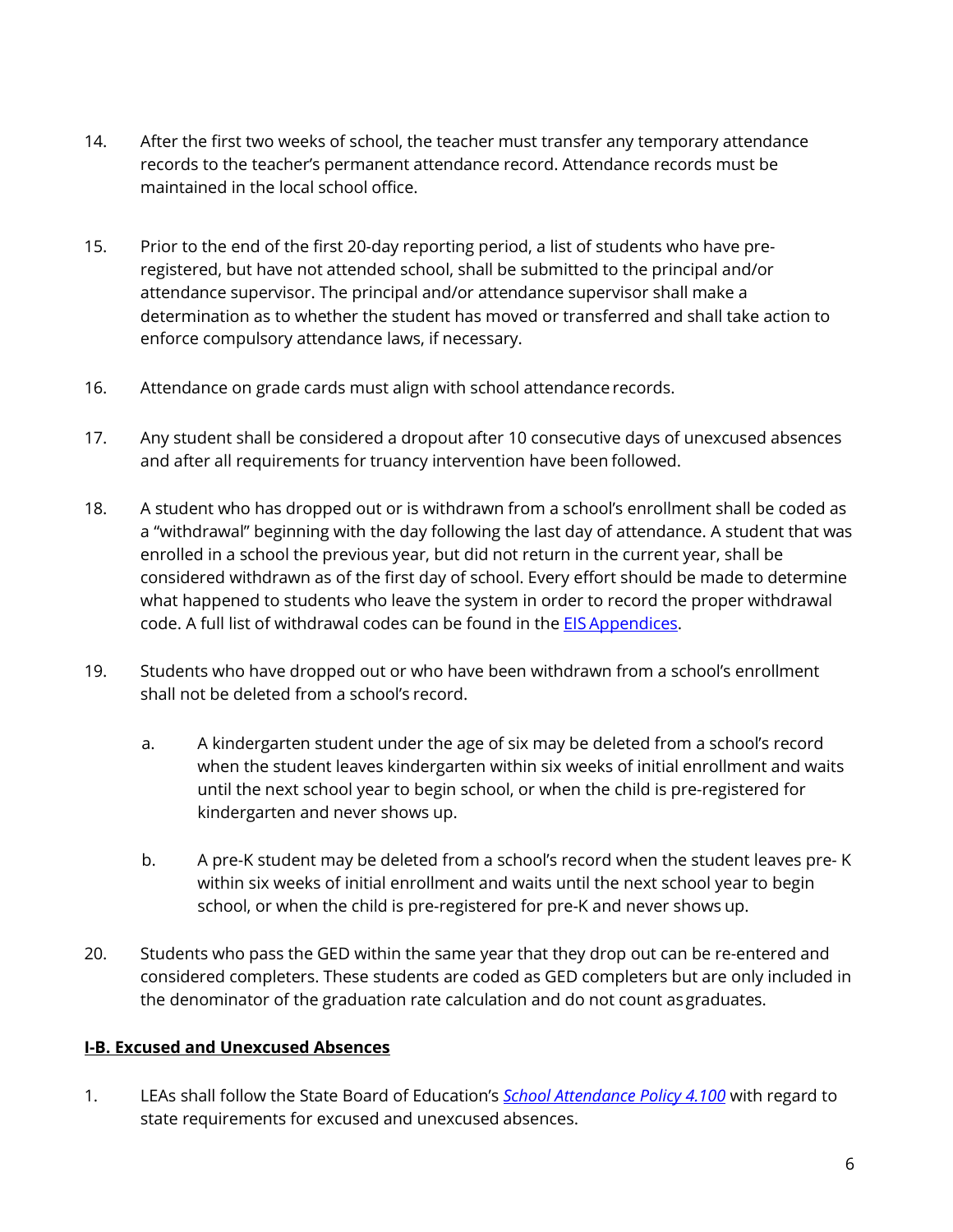- *2.* LEAs shall adopt a local policy outlining excused and unexcused absences in compliance with the *[School Attendance Policy](https://www.tn.gov/content/dam/tn/stateboardofeducation/documents/policies/4000/20200409_4.100%20School%20Attendance%20Policy.pdf) [4.100.](https://www.tn.gov/content/dam/tn/stateboardofeducation/documents/policies/4000/4.100%20School%20Attendance%20Policy%2010-20-17.pdf)*
- 3. If conflicts between teacher records and other records relating to excused or unexcused absences occur, the information recorded in the school office data file shall prevail.
- 4. Students with five or more unexcused absences shall be reported to the attendance supervisor. Parents or guardians must be notified each time a student has five unexcused absences pursuant to T.C.A. § 49-6- 3007. Additional notices must be sent after each successive accumulation of five unexcused absences. All requirements for truancy intervention shall be followed pursuant to T.C.A. § 49-6- 3009.

## **I-C. Out-of-School Activities**

- 1. Students participating in out-of-school activities shall be counted as present only when the activities are school directed, related to an instructional activity, and have prior approval of the local board of education.
	- *a.* Allowable out-of-school activities may include: field trips, career and technical education student organization activities, school club member competitions (e.g., Forensics Club), athletic team participations, band contests, 4-H sponsored activities etc. For additional guidance on allowable out-of-school activities, see the *[State Board School Attendance](https://www.tn.gov/content/dam/tn/stateboardofeducation/documents/policies/4000/20200409_4.100%20School%20Attendance%20Policy.pdf) [Policy](https://www.tn.gov/content/dam/tn/stateboardofeducation/documents/policies/4000/20200409_4.100%20School%20Attendance%20Policy.pdf) [4.100.](https://www.tn.gov/content/dam/tn/stateboardofeducation/documents/policies/4000/4.100%20School%20Attendance%20Policy%2010-20-17.pdf)*
	- *b.* Non-allowable out-of-school activities include: release of all students to attend athletic events, state tournaments, or Fair Day or exempting students from attendance on any of the instructional days for any type of reward (e.g., magazine sales, attendance, academic, etc.). Note: If a school releases all students for events that are nonallowable, the missed days must be made up by following the procedures for making up days outlined in section IV-I of this manual.

## **I-D. Illegal Reporting of Attendance**

T.C.A. § 49-5-201 mandates that teachers accurately record the number of students present and absent each day. It is a violation of the law to change or falsify attendance reports.

# *II. Enrollment and Membership*

# **II-A. Pre-Kindergarten Students**

1. LEAs shall keep attendance records in EIS for all students in an LEA-administered pre-K. All pre- K students in the school district should be enrolled, staff and classes scheduled, and attendance maintained, including any state-funded Voluntary Pre-K, special education, Title 1,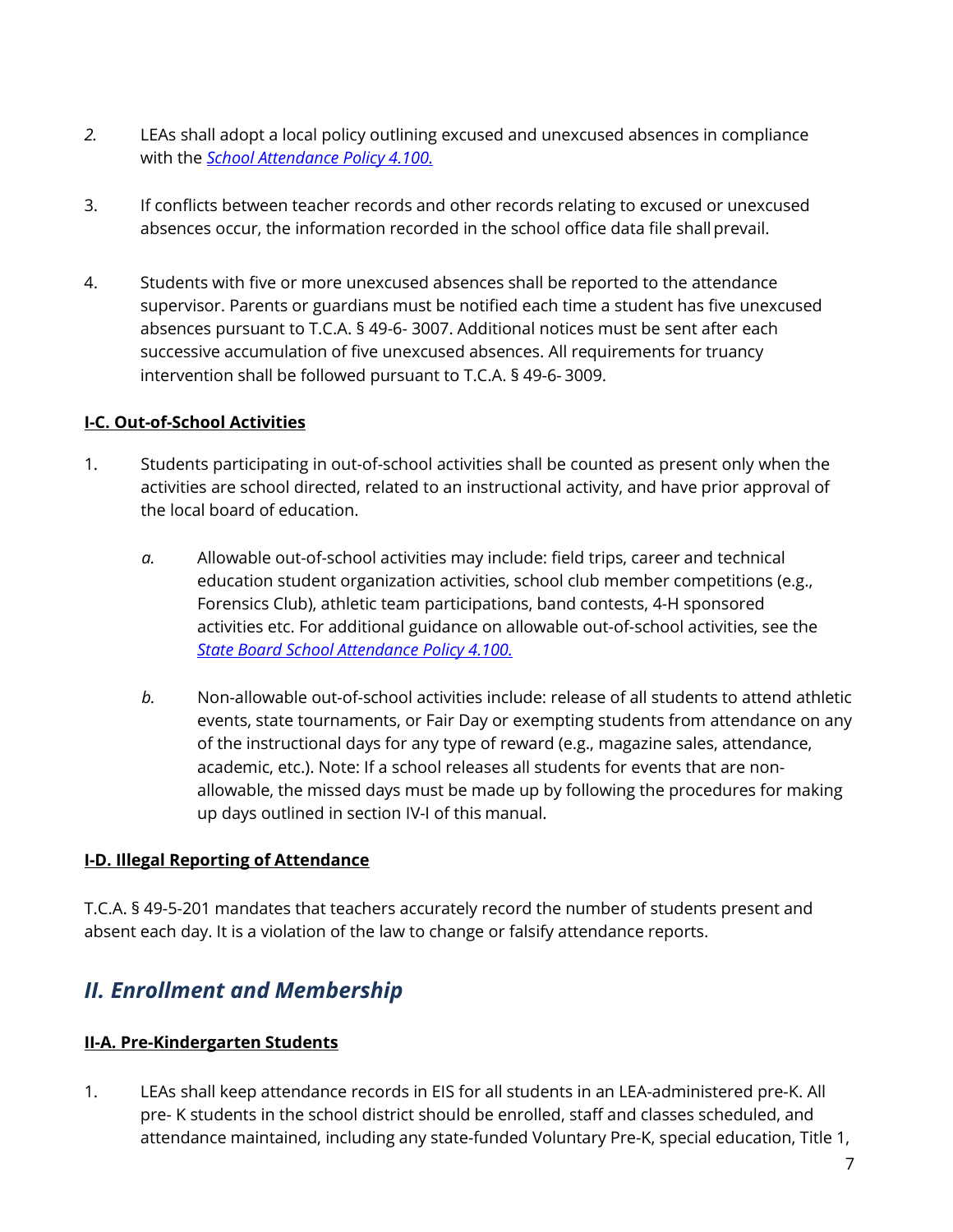fee-based, locally funded, or any other pre-K classes that the district offers.

- 2. LEAs shall enter all pre-K data in EIS in the same manner as K–12 data in regard to data collection and reporting, including student enrollment, creation of school calendars, set up of staff data, class scheduling, and attendance.
- 3. LEAs that offer pre-K in community-based agencies shall set up the off-site class as though it were a class at an elementary school within the LEA.
- 4. Special education pre-K programs that provide part-time services for students, such as speech twice a week for 30 minutes, should create a schedule, including setting up each class, assigning staff, assigning students to classes, and taking attendance for those students for the time that they are receiving services.
- 5. Pre-K students receiving Individual Education Program (IEP) services shall be counted present for the days attended in accordance with their IEPs when the child is in attendance at least 50 percent of the time scheduled for the service(s) in the IEP. For example, a student who receives speech/language services for an hour a week would be counted as present only for the day the student receives speech when the child attends at least 50 percent of the scheduled day. If the student receiving IEP services is in attendance less than 50 percent of the time designated in the IEP for the service on the specified day, the student shall not be counted as present for any portion of the day.

## **II-B. Students with Disabilities**

- 1. Students receiving special education services or provided protection under Section 504 may attend part-time days, alternating days, or for a specific amount of time as indicated in their IEP or 504 plan. Shortening a student's day may only be done if the student continues to receive a free and appropriate public education (FAPE) and the student needs a shortened day to meet his or her individual need for an appropriate education.
- 2. The following steps detail the enrollment process for students referred for evaluation or currently receiving special education services:
	- a. Enroll the student into the school he or she would normally be zoned toattend.
	- b. Enter all the preliminary required data from the state IEP data system(EasyIEP).
	- c. On the first day of service, the student should be assigned a class and schedule. The effective date of the class period shall be the first day the child receives service.
- 3. Students evaluated for special education for the first time or students served through Tennessee Early Intervention Services (TEIS) must be enrolled in EIS. To ensure that there are no gaps in service, children in TEIS shall be enrolled in EIS before they turn three years of age. Children served through TEIS shall not be assigned a schedule or classperiod attendance.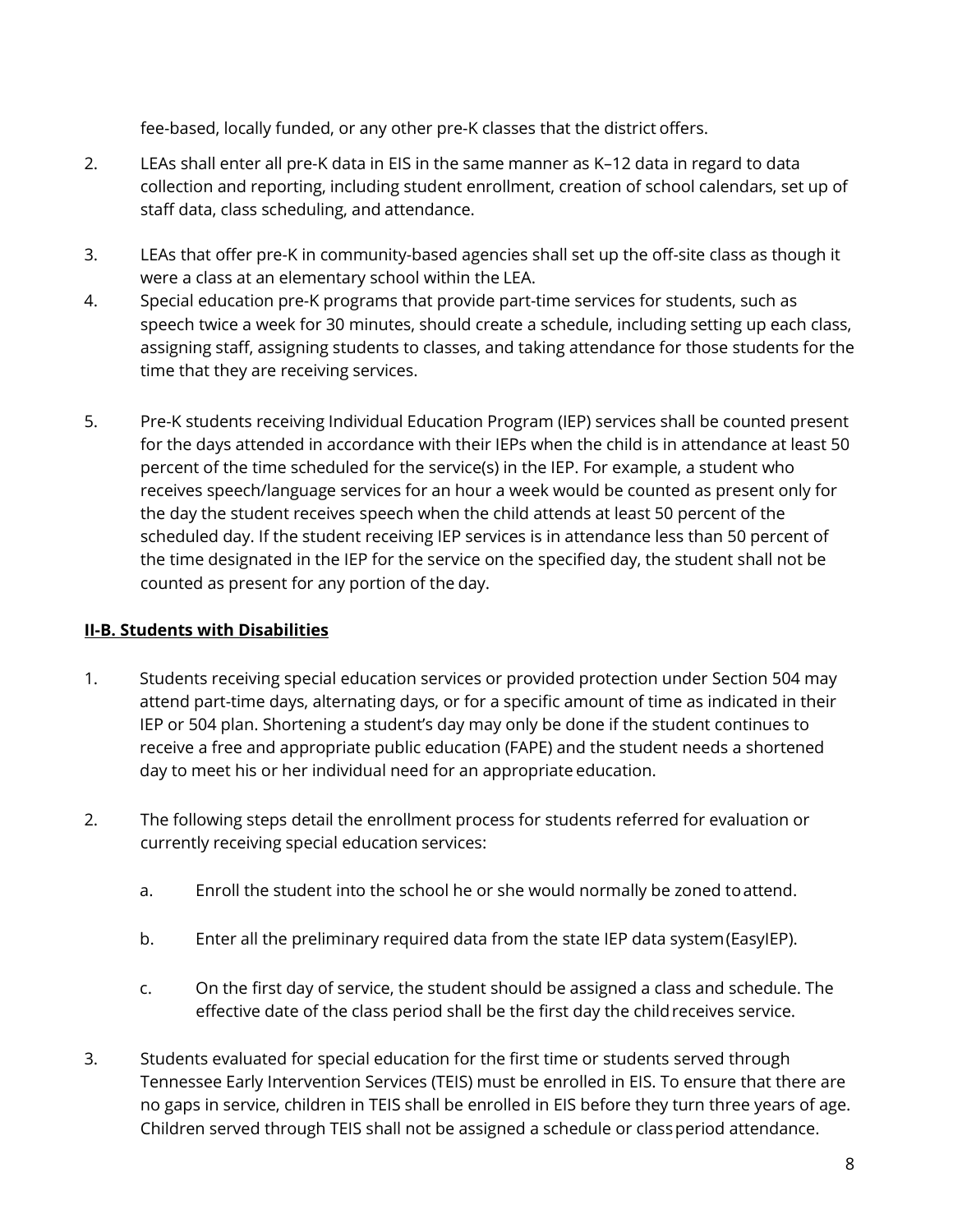## **Options of Special Education Services:**

| <b>Option of Service</b> | <b>Contact Hours</b>                                                                                                                                                               |
|--------------------------|------------------------------------------------------------------------------------------------------------------------------------------------------------------------------------|
| Option 1                 | Documented consultation<br>a.<br>b.<br>Less than 1 hour per week of direct instructional service<br>Related services at least twice a month and less than 1 hour per<br>C.<br>week |
| <b>Option of Service</b> | <b>Contact Hours</b>                                                                                                                                                               |
| Option 2                 | 1-3 hours per week of direct instructional services                                                                                                                                |
| Option 3                 | 4-8 hours per week of direct instructional services                                                                                                                                |
| Option 4                 | 9-13 hours per week of direct instructional services                                                                                                                               |
| Option 5                 | 14-22 hours per week of direct instructional services                                                                                                                              |
| Option 6                 | 4 or more hours per day in the general education classroom with direct<br>service from a special education assistant                                                               |
| Option 7                 | 23 or more hours per week of direct instructional services                                                                                                                         |
| Option 8                 | 32.5 or more hours per week of direct instructional services, including 2<br>related services                                                                                      |
| Option 9                 | 24 hours per day of residential services                                                                                                                                           |
| Option 10                | 3 or more hours per week of direct instruction in a home or hospital<br>setting                                                                                                    |

## **II-C. Homebound and Hospitalized Students**

- 1. Students with a physical or mental condition that is expected to cause the student to be absent for more than ten consecutive days should be placed on homebound status and provided homebound services. Homebound services shall begin as soon as possible in order to assure the student continuing educational support.
- 2. A student requiring homebound placement may need to be evaluated for eligibility for Section 504 services.
- 3. Homebound students shall receive at least three hours of direct instruction in a home or hospital setting per week. Homebound students receiving special education services shall receive direct instruction based on the number of hours determined by the student'sIEP.
- 4. If a student with an IEP is placed on homebound status, an IEP team meeting should take place as soon as possible to verify that the appropriate service for the child is homebound services. An IEP team may return a homebound or hospitalized student to the regular classroom on a gradual basis. The student should be marked as homebound untilthat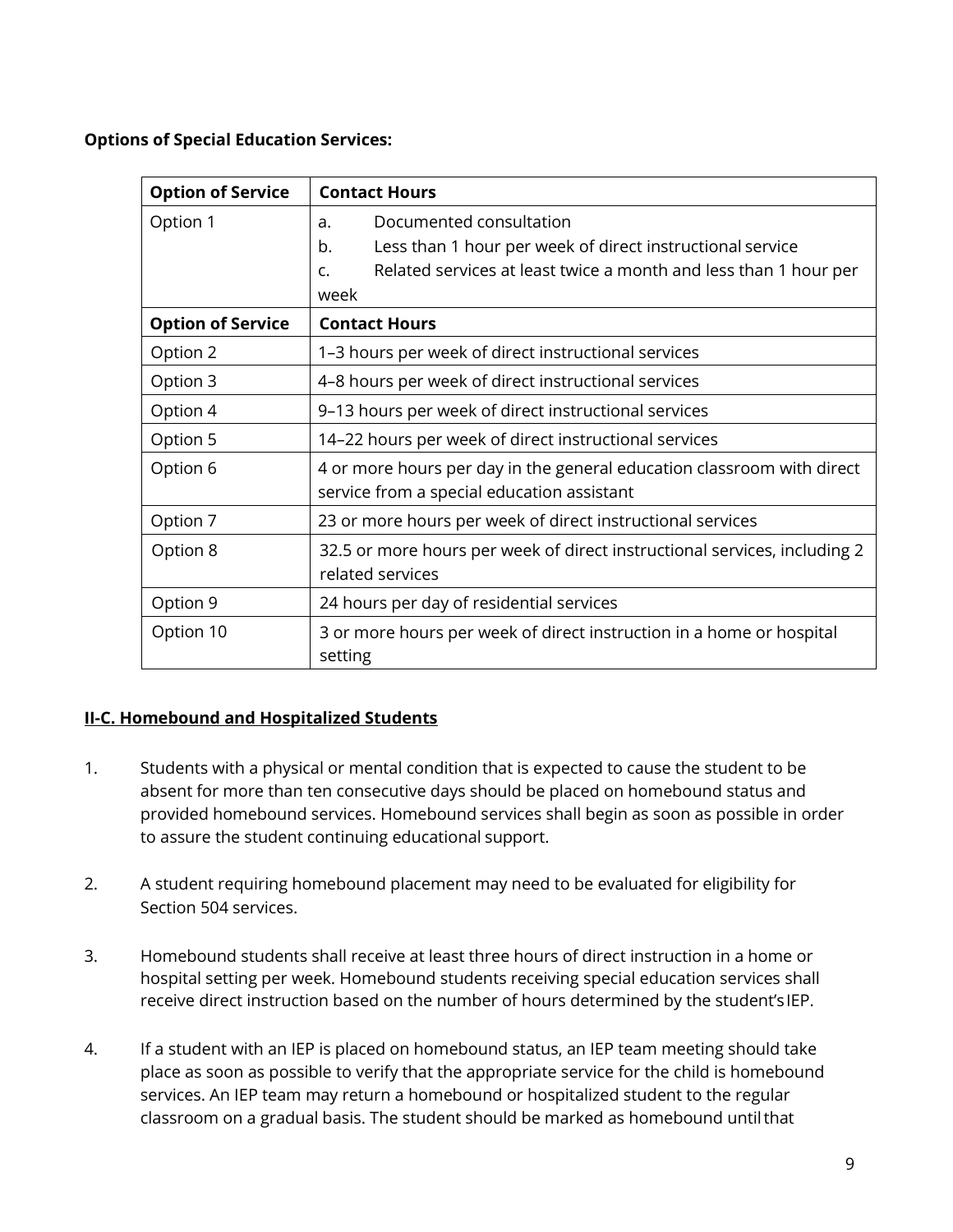student is in the regular classroom for at least 50 percent of the scheduled school day, at which time the homebound student is removed from the homebound/hospitalized census.

- 5. At the beginning of the homebound period, the appropriate staff shall enter the start date and the estimated date of return. When the student returns, the estimated date of return shall be changed to the actual date. Homebound students shall not be dropped and reentered, but shall remain enrolled and be counted present. Homebound students and students who receive services under a section 504 plan, but are not IDEA eligible, are not included in the special education census.
- 6. Homebound/hospitalized students are to be included in the regular grade-level count.
- 7. Students with disabilities who are placed on homebound should also be included in the Option 10 count using a date range identifying the homebound period.
	- a. An IEP team may return a homebound or hospitalized student to the regular classroom on a gradual basis. The student is marked as homebound until the student is in the regular classroom for at least half of the scheduled school day, at which time the student is removed from the homebound/hospitalized census.
	- b. Special education personnel are responsible for reporting special education homebound students for each census period.

## **II-D. Students Attending Virtual School**

- 1. Districts shall have a system for keeping and reporting attendance for students participating in virtual courses and students enrolled in a virtual school.
- 2. On or before Aug. 1 of each year, the public virtual school shall notify all LEAs of the enrollment of students residing within the LEA's jurisdiction. LEAs shall be notified within two weeks when changes occur relative to students residing within the LEA's jurisdiction.
- 3. Once a non-resident student has been accepted and enrolled in a public virtual school, it shall be the responsibility of the LEA that established the public virtual school to maintain enrollment of that student until the student is withdrawn by a parent or guardian.

## **II-E. Students Enrolled in Home School**

- 1. Pursuant to T.C.A. § 49-6-3050, a parent-teacher conducting a home school shall maintain attendance records for the student.
- 2. Attendance records for a home-school student shall be submitted to the director of schools for the LEA in which the home-school student resides at the end of each school year.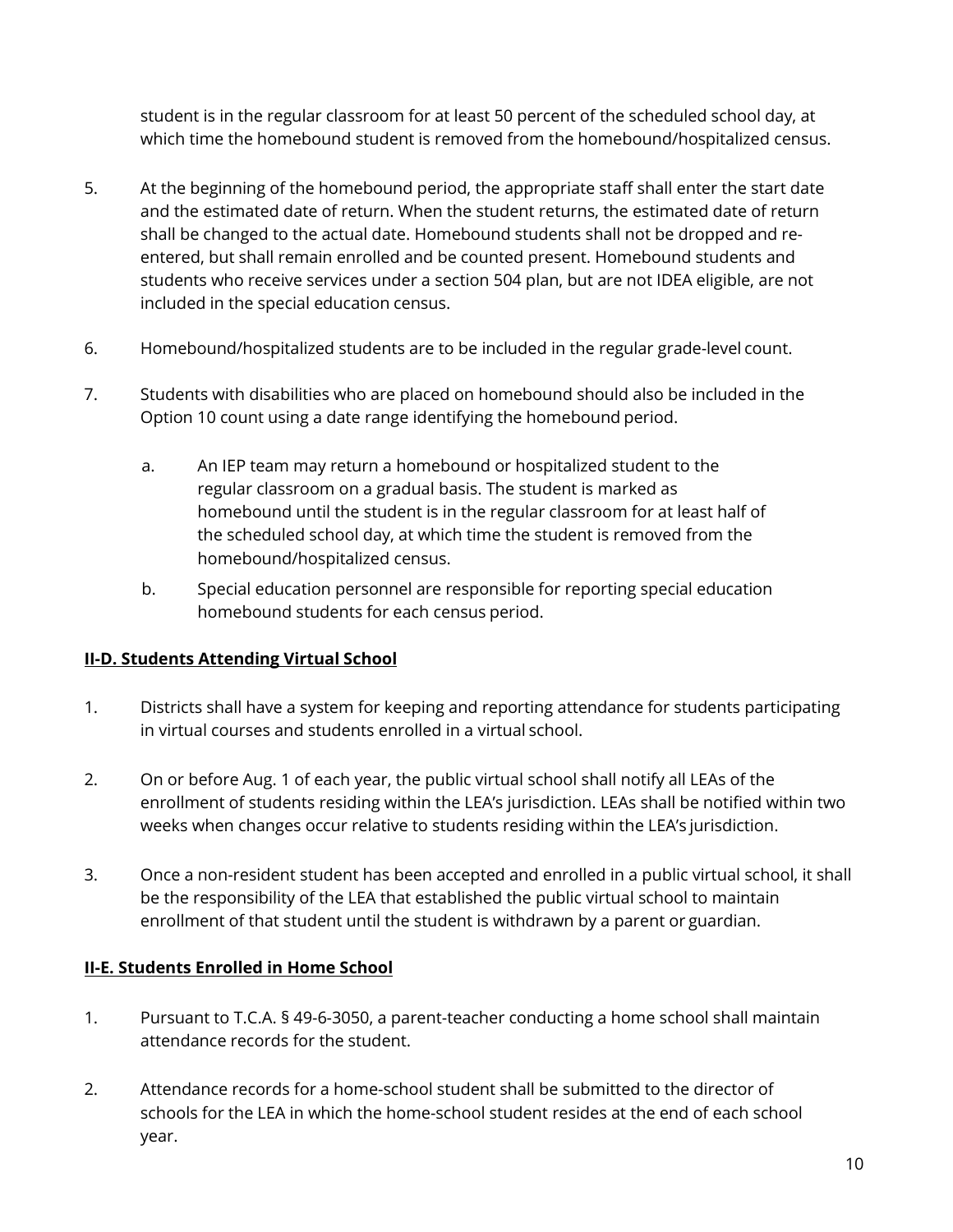# **II-F. Students Attending Adult High Schools or Adult Education Programs**

- 1. The minimum length of the school day for adult high schools and adult education programs is four hours.
- 2. A student must be in attendance at least 50 percent of the four-hour school day in order to be counted present.
- 3. Adult high schools may operate 12 months per year and provide flexible scheduling necessary for both day and night programs.

# **II-G. Students Enrolled in Adjoining States**

Pursuant to T.C.A. § 49-6-3108, boards of education located in counties which are adjacent to other states may contract with the appropriate or local state officials in the adjoining state for the education of children in kindergarten through grade twelve (K–12). These students shall be counted in computing ADM for purposes of receiving Tennessee state funds.

# **II-H. Enrollment by Residents of Adjoining States**

Pursuant to T.C.A. § 49-6-403, local boards of education may admit students residing in adjoining states, but those students shall not be counted in computing the ADA for purposes of receiving state school funds. LEAs that admit students from adjoining states shall collect tuition at the same rate as the average cost per pupil in the district attended.

## **II-I. Alternative Schools or Programs**

- 1. An alternative school or program should be considered a short-term intervention program designed to develop academic and behavioral skills for students who have been removed from the regular school program.
- 2. Attendance shall be maintained at each alternative school. Students in attendance at least 50 percent of the school day shall be counted as present and shall be included in ADA and ADM counts.
- 3. Pre-K students should not be assigned to alternative schools.

## **II-J. Transition Classes**

1. Transition classes are those classes composed of students who have not yet mastered the skills necessary for successful completion of the next highest grade level. Placement of a student in a transition class shall be viewed as a half-step promotion. Transition classes are used between K–1, 1–2, 2–3, 3–4, 4–5, 5–6, 6–7, and 7–8.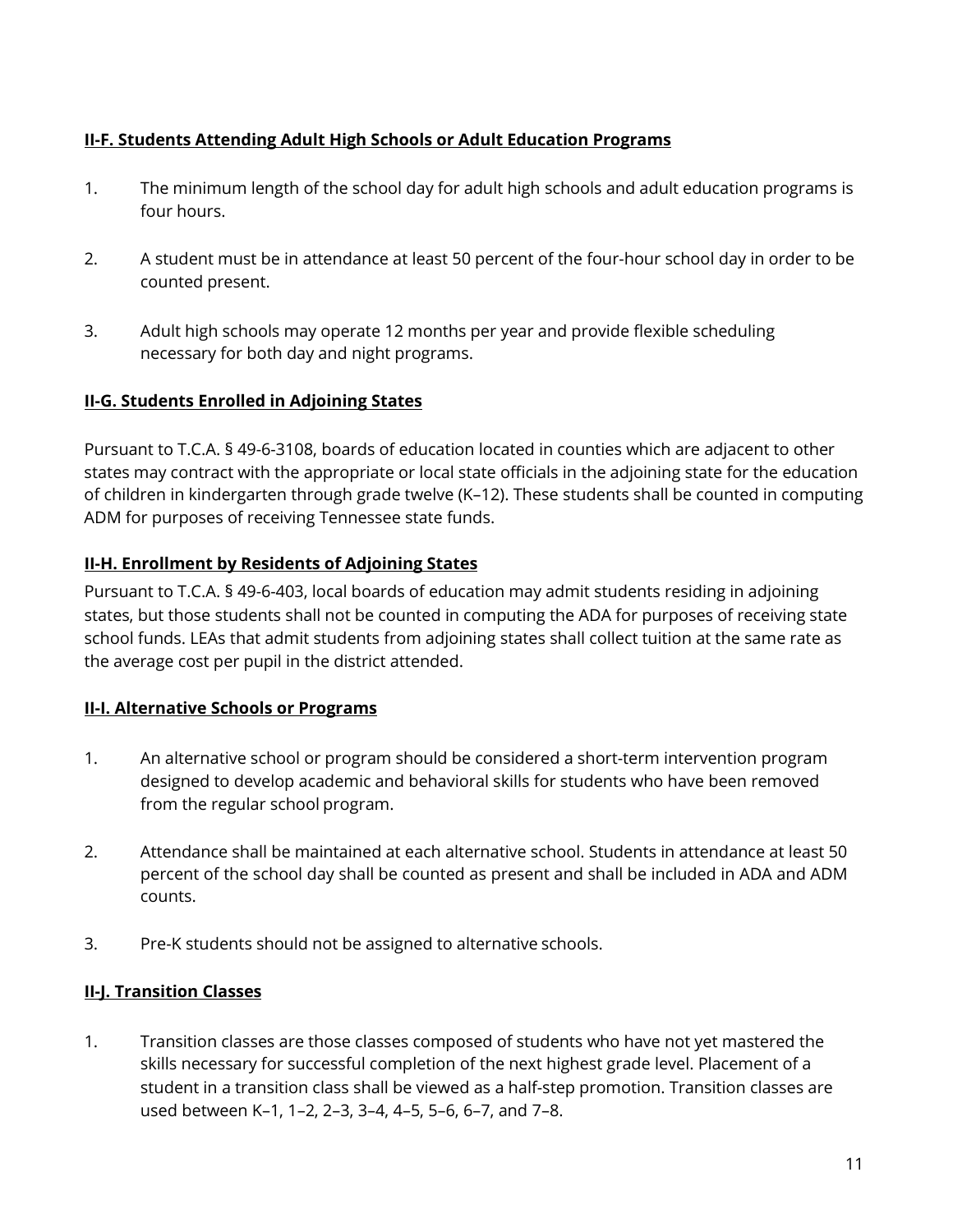2. The instructional grade for students enrolled in a transition class shall be the higher of the two grades involved. For example, K–1 transition students will be counted in the first grade (i.e., K– 1=T–1= first grade). A full list of the instructional grade codes, including those for transitional classes, can be found in the **[EIS](https://www.tn.gov/content/dam/tn/education/technology/EIS/eis_appendices_2018-19.pdf) Appendices**.

# **II-K. Work-Based Learning (WBL)**

- 1. If a student is enrolled in a WBL placement for credit, the time spent at the WBL placement shall count toward the minimum six and one-half (6½)-hour school day.
- 2. Any student participating in a WBL placement for credit shall be counted present if the student is in attendance (either at the WBL placement, school, or a combination thereof) for at least 50 percent of the scheduled school day.
- 3. The time of day actually attributed to WBL placement is immaterial (i.e., 1 p.m. to 3p.m. should be treated the same as 7 p.m. to 9 p.m.).

# **II-L. Career and Technical Education (CTE) Classes**

- 1. Students may enroll in CTE courses outside of their primary school; however, attendance must be kept at the school where the student is enrolled full time.
	- a. CTE instructors shall document students who leave early or arrive late.
	- b. CTE instructors shall record all absences and report those absences to thestudent's primary school.
- 2. A CTE student must be in attendance for 50 percent of the scheduled school day in order to be counted present.

## **II-M. Residential Mental Health (K-Student Classification)**

- 1. Students are coded with the K-residential mental health student classification providedthat:
	- a. The residential mental health facility operates as a Category I special purpose school pursuant to State Board of Education rules and regulations;
	- b. The student admitted to the residential mental health facility is currently enrolled in the LEA and was enrolled in the LEA in the academic year immediately preceding admission to the mental health facility; and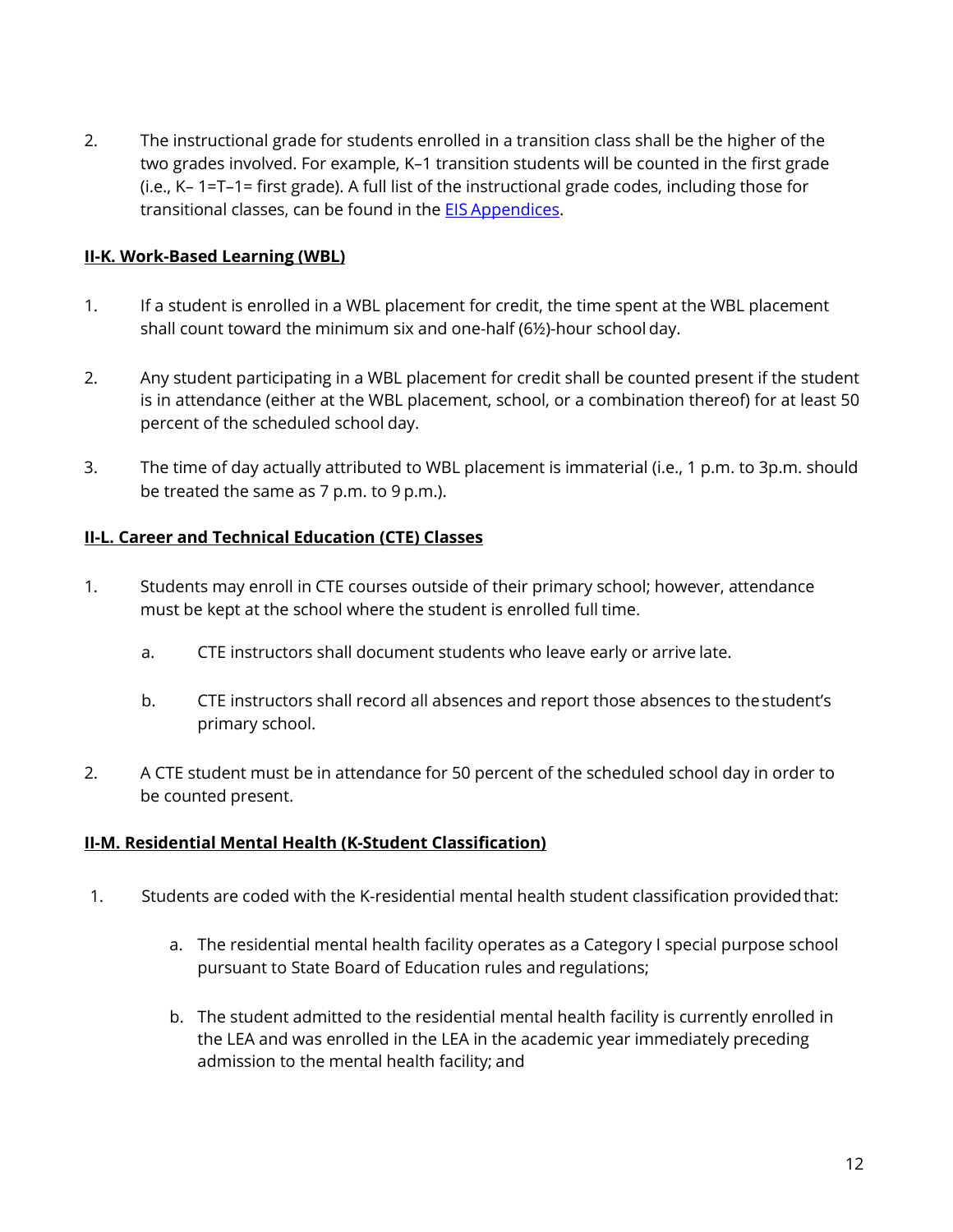- c. The student is admitted to the residential mental health facility under a signed, written order of a qualified physician licensed to practice medicine in this state, such order being based upon medical necessity.
- 2. Students with the K-residential mental health student classification are considered present and are not coded as absent.
- 3. Students with the K-residential mental health student classification are included in average daily membership (ADM) and average daily attendance (ADA).
- 4. Students with the K-residential mental health student classification retain the course schedules/codes that existed prior to their placement in the residential mental healthfacility.
- 5. For information regarding students with the K-residential mental health student classification and statewide achievement testing, please see the [District Accountabilit](https://www.tn.gov/content/dam/tn/education/accountability/2020-2021_Accountability_Protocol.pdf)y Protocol.

# **II-N. Qualified Court Ordered Day Treatment (QDT00-Student Classification)**

- 1. Students are coded with the QDT00-qualified court ordered day treatment student classification provided that:
	- a. The educational facility operates as a Category I special purpose school pursuant to the State Board of Education rules and regulations;
	- b. The facility provides a minimum of 32 hours per week of educational instructional services to the student;
	- c. The student admitted to the facility was enrolled in the LEA in the academic year immediately preceding admission to the facility and is enrolled at the time of admittance;
	- d. The student is admitted to the facility under a signed, written order of a qualified juvenile judge or magistrate of a juvenile court in this state, such order being based upon the juvenile judge or magistrate of a juvenile court's assessment that admittance is in the best interest of the student and the community;
	- e. The student is not in the custody of the department of children's services; and
	- f. The facility is a recipient of a juvenile justice prevention grant.
	- g. For the 2018-19 school year, the following educational facilities meet the criteria stipulated in T.C.A. § 49-3-308:
		- i. Carroll County Juvenile Court;
		- ii. Montgomery County Juvenile Court; and
		- iii. Rutherford County Juvenile Court, Teen Learning Center (Genesis).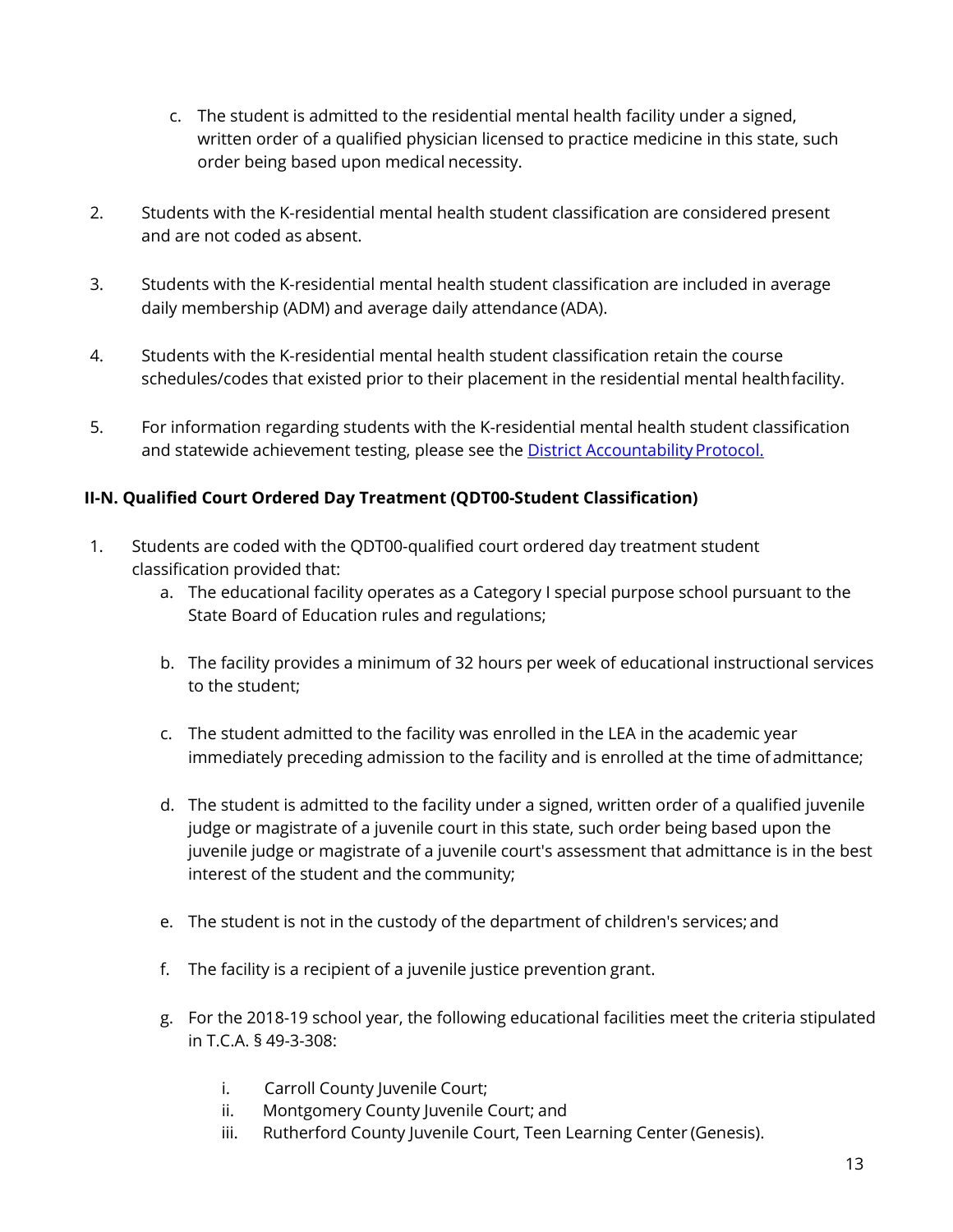- 2. Students with the QDT00 qualified court ordered day treatment student classification are considered present and are not coded as absent.
- 3. Students with the QDT00 qualified court ordered day treatment student classification are included in average daily membership (ADM) and average daily attendance(ADA).
- 4. Students with the QDT00 qualified court ordered day treatment student classification retain the course schedules/codes that existed prior to their placement in the residential mental health facility.
- 5. For information regarding students with the QDT00 qualified court ordered day treatment student classification and statewide achievement testing, please see the [District Accountabilit](https://www.tn.gov/content/dam/tn/education/accountability/2020-2021_Accountability_Protocol.pdf)[y](https://www.tn.gov/content/dam/tn/education/data/data_district_accountability_protocol_2017.pdf) [Protocol.](https://www.tn.gov/content/dam/tn/education/data/data_district_accountability_protocol_2017.pdf)

# *III. Membership and Attendance Accounting* **III-A. Attendance Accounting**

- 1. Membership and attendance accounting for each student is based on the amount of time a student is enrolled for an instructional day. For schools that do not utilize a schedule based on periods, a student who is enrolled for the entire day would be 1.0ADM.
	- a. Equal length periods: If the standard student day for a school consists of six 60 minute periods (excluding lunch), and the student is scheduled for all six periods, that student will be counted in membership for 6/6 of the day or 1.0 ADM. The student scheduled for only four periods will be counted in membership for 4/6 of the day or 0.6667 ADM. If the standard student day for a school consists of four 90-minute periods (excluding lunch), and a student is scheduled for two periods, that student will be counted in membership for 2/4 of the day or 0.5000 ADM.
	- b. Unequal length periods: If the standard student day for a school consists of six periods—four 45-minute periods and two 90-minute periods (360 minutes) (excluding lunch)—and a student is scheduled for all six periods, that student will be counted in membership for 6/6 of the day (360/360) or 1.0 ADM. The student scheduled for only four periods, three 45-minute periods and 1 one 90-minute period (225 minutes), will be counted in membership for 0.6250 ADM or 225/360.
	- c. In no case is a student authorized to be counted as more than 1.0 ADM orADA.
	- d. Class change time of reasonable length will be considered a part of the instructional day and included in the calculation.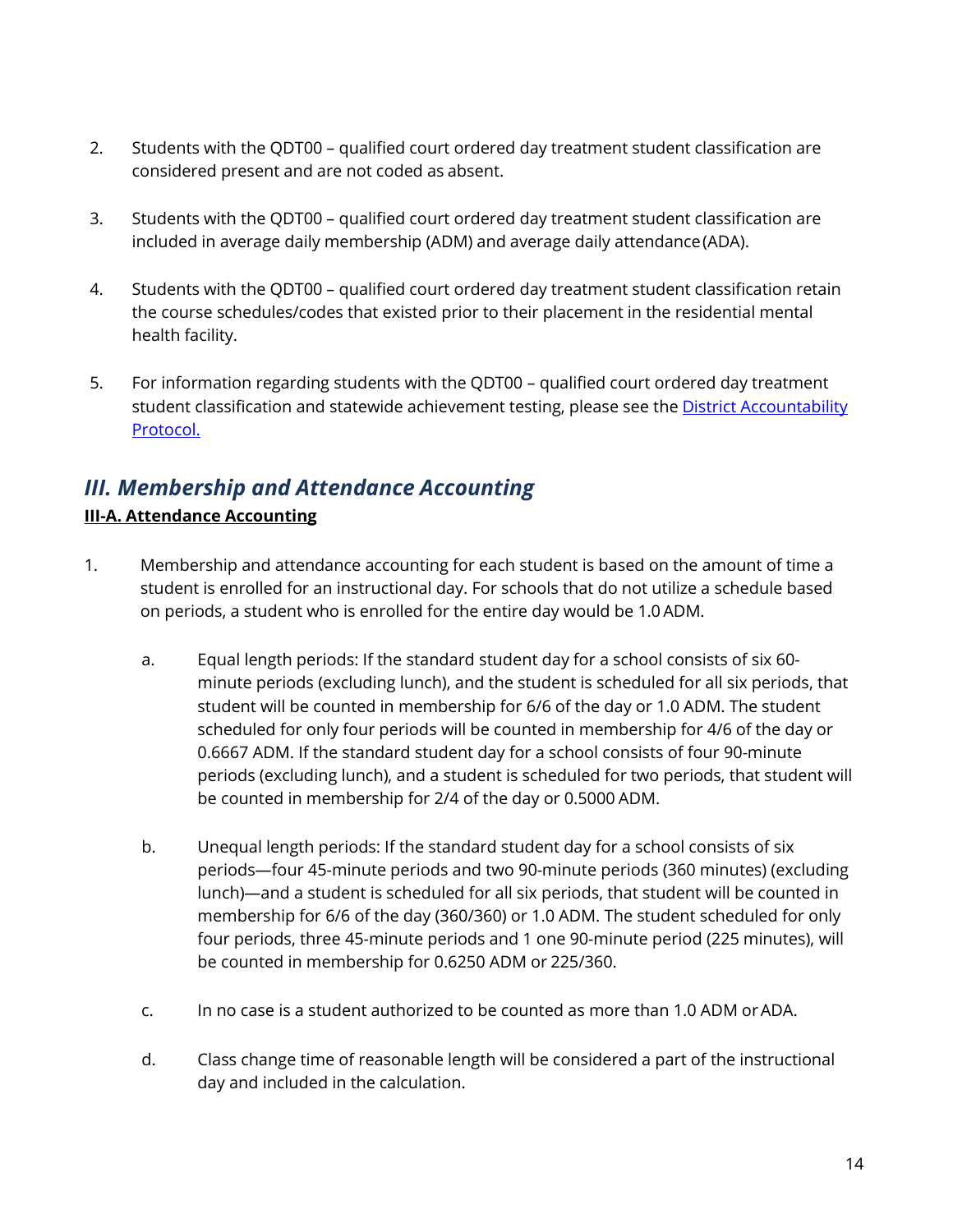- e. The amount of time allowed for lunch shall be excluded from the calculation of the instructional day. If homeroom is scheduled, it is considered instructionaltime.
- f. The resulting denominator used to calculate the instructional day may vary from one school/district to another because of class schedule configurations or other reasons. It is important to note, however, that the denominator used in the calculation will never be smaller than the numerator. No more than one day of instructional time will be funded for any given school day regardless of the length of the day.
- g. The calculation of ADA is unchanged except in the case of partial students in grades9– 12. ADA must be equal to or less than ADM for partial students. In no case can ADA be greater than ADM, except the additional calculation for CTE students in grades 9–12 effectively reduces student ADA to a total which is not greater than student ADM.
- 2. Average Daily Attendance (ADA) is calculated as follows:
	- a. Divide the total number of days present by the number of days taught within the accounting period (20 days). Carry the decimal to four places. To calculate Full-Time Average Daily Attendance (FTEADA) for CTE classes, divide total hours attended by 120 (i.e., 6-hour day x 20 days in the accounting period).
	- b. For adult high schools, use the sum of the total hours of classroom attendance divided by 80. This is based on a 4-hour day and a 20-day month.
- 3. Average Daily Membership (ADM) is calculated as follows:
	- a. The sum of total number of days enrolled divided by the number of days taught within the accounting period (20 days). Carry decimal to four places. To calculate Full-Time Average Daily Membership (FTEADM) for CTE classes, divide the total hours enrolled by 120 (i.e., 6-hour day x 20 days in the accounting period).
	- b. For adult high schools, use the sum of the total hours of classroom attendance, plus the total hours of classroom absence, divided by 80. This is on the basis of a 4-hour day and a 20-day month. Students in unstructured classes will not have absences. Students may be counted more than one FTE per day.

# **III-B. Career and Technical Education**

1. A CTE student must be in attendance for 50 percent of the scheduled school day in order to be counted present for ADA calculations. Attendance is then prorated between academic and career and technical education. If the student is not in attendance for 50 percent of the scheduled school day, the student may not be counted present for ADA purposes. Example: A student is enrolled in four hours of academic classes and two hours of CTE classes. The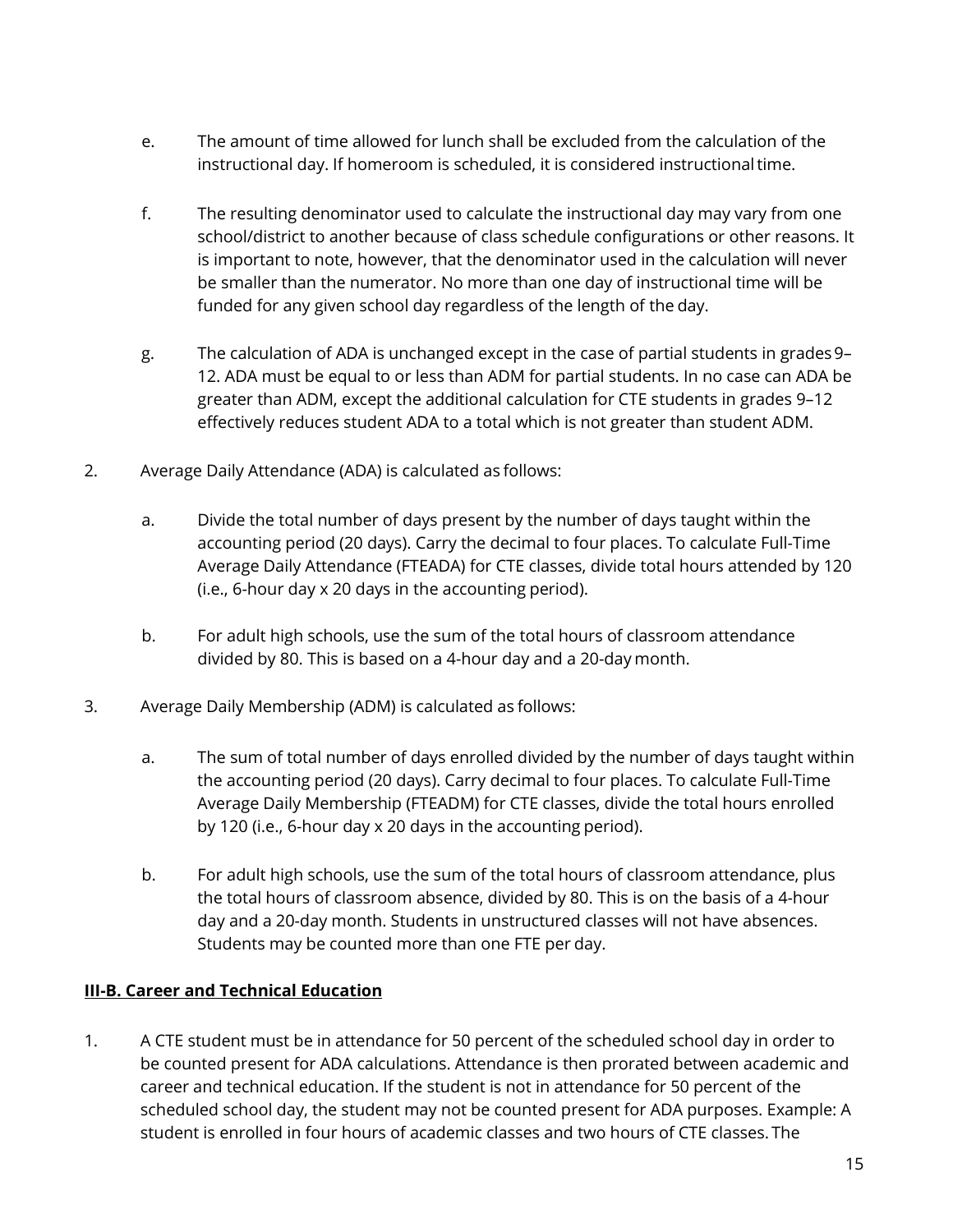student leaves school early and misses the two-hour CTE class. The student is still in attendance for 50 percent of the scheduled school day and receives funding for that day, which is prorated 4/6 academic and 2/6 CTE.

- 2. CTE instructors shall keep accurate counts of all CTE students in each class, including Option 7, 8, or 9 special education students. Students receiving special education will be counted separately during each of the 20-day school reporting periods.
- 3. Districts shall calculate the prorated CTE attendance figures by career cluster. There are 16 career clusters, or classifications, listed on the Superintendent's Student Membership/Attendance Report. The CTE course number and corresponding career cluster, along with the period(s) that the student attends CTE class, must be entered before the end of the first reporting period in order for ADA and ADM to be calculated correctly.
- 4. Since Option 7, 8, or 9 special education students cannot be counted in academic ADA/ADM, it is necessary to include their CTE ADA and ADM in the appropriate columns on the Superintendent's Student Membership/Attendance Report. Example: If a student receiving special education also receives CTE training and is a part of the 23 hours of special education service, the student is counted in special education ADM and is not claimed for CTE FTEADA/ADM. However, if the CTE service is above the 23 hours of special education service, then funding for these hours is through CTE.
- 5. The CTE classes counted as part of the minimum hours of service for special education Option 7 shall not be counted for CTE FTEADA/ADM. Classes above the 23 hours of special education services each week shall be counted for CTE FTEADA/ADM. In order for Option 7 students to be counted in appropriate CTE classes above the 23 hours of special education services, additional entries must be made in the attendance data showing this attendance.

# **III-C. Transportation**

- 1. Students who attend school any portion of the school day will be counted for transportation funding.
- 2. If a student rides the same bus in both the morning and the afternoon, the student is counted present once for the a.m. bus and once for the p.m. bus.
- 3. If a student rides only the morning bus, the student is counted present only for the a.m.bus.
- 4. If a student rides only the afternoon bus, the student is counted present only for the p.m. bus.
- 5. If a student rides different buses in the morning and afternoon, the student is counted present once for the a.m. bus and once for the p.m. bus.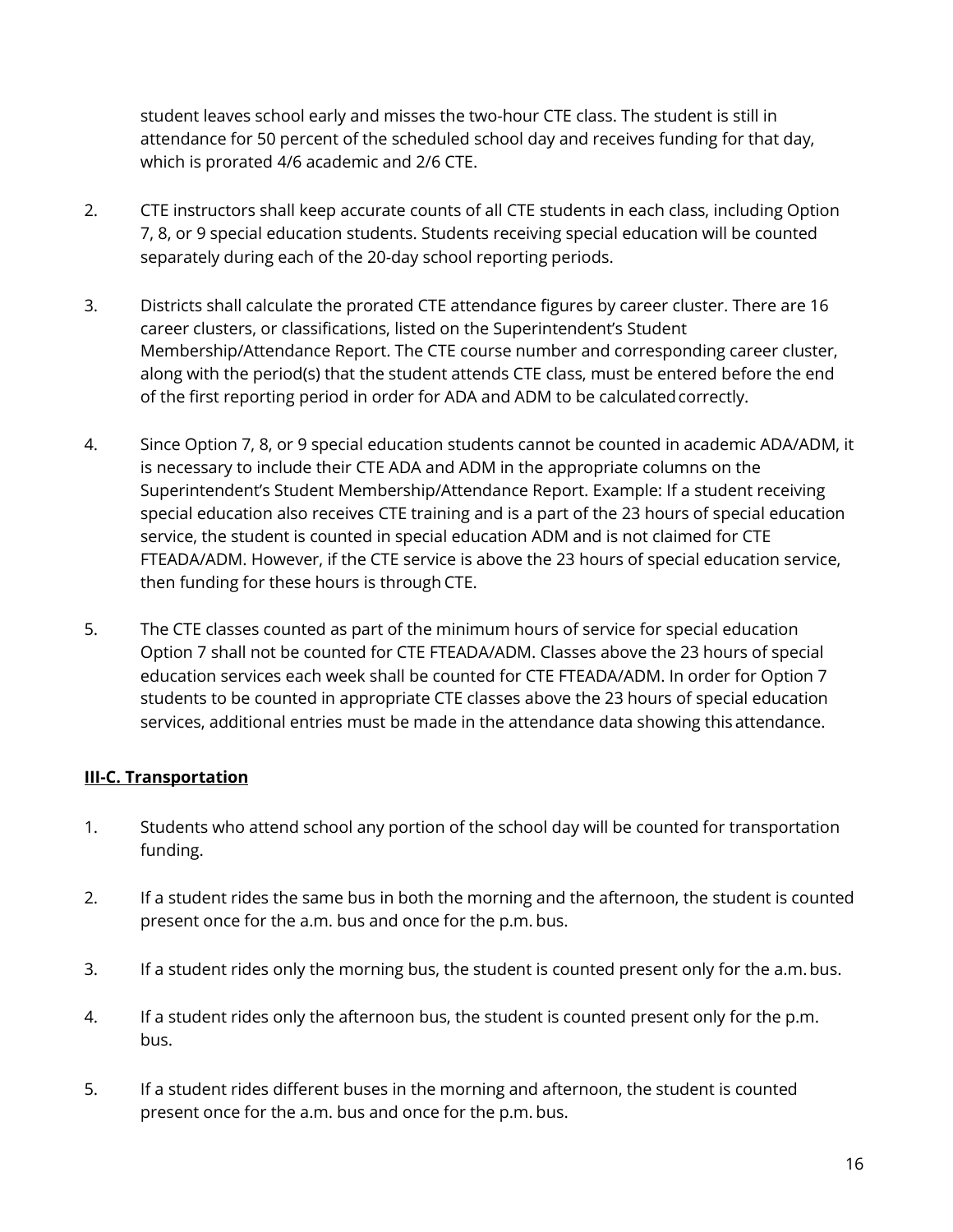# *IV. School Calendar*

## **IV-A. School Year**

- 1. Each district shall maintain a term of at least 180 days for classroom instruction.
- 2. If a school's graduation ceremony occurs prior to the last day of school, students must continue to attend school until the last day of the school term. Any student not in attendance for at least 50 percent of the school day shall be marked absent.
- 3. Districts may elect to use staggered (flexible) scheduling for kindergarten classes by policy of the local board of education. Staggered (flexible) scheduling is where kindergarten students are separated into groups and scheduled for school registration on different days during the first 10 days of school. Districts using flexible scheduling will stagger the attendance of kindergarten students during the first 10 days and count those students present who are not scheduled to attend. Students who are scheduled to attend on any given day who are not present at least 50 percent of the day shall be counted absent. Districts using staggered scheduling shall ensure all students have the opportunity to attend school for 180 days.
- 4. Districts may elect to use staggered (flexible) scheduling for pre-K classes for a maximum of 10 days per school year. All 10 days may be used at the beginning of the school year for staggered scheduling and/or home visits or the district may stagger five of the 10 days at other times during the school year. However, districts may not use a staggered schedule during the last 30 days of the school year. Districts using flexible scheduling will stagger the attendance of pre-K students during the 10 days and count those students present who are not scheduled to attend. Students who are scheduled to attend on any given day who are not present at least 50 percent of the day shall be counted absent. Districts using staggered scheduling shall ensure that all students have the opportunity to attend school for 180 days.
- 5. A list of event codes for calendar events can be found in the EIS Appendices.

## **IV-B. School Day**

- 1. The minimum length of the school day for grades one through twelve (1–12) is six and onehalf (6½) hours.
- 2. The minimum length of the school day for kindergarten is four hours, five days a week, for a minimum of 180 instructional days. Double sessions in any kindergarten program may be permitted so long as both sessions meet all legal requirements for kindergartenprograms.
- 3. The minimum length of the school day for Voluntary Pre-K (VPK) is five and one-half (5½) hours per day (exclusive of nap time), five days a week, for a minimum of 180 instructional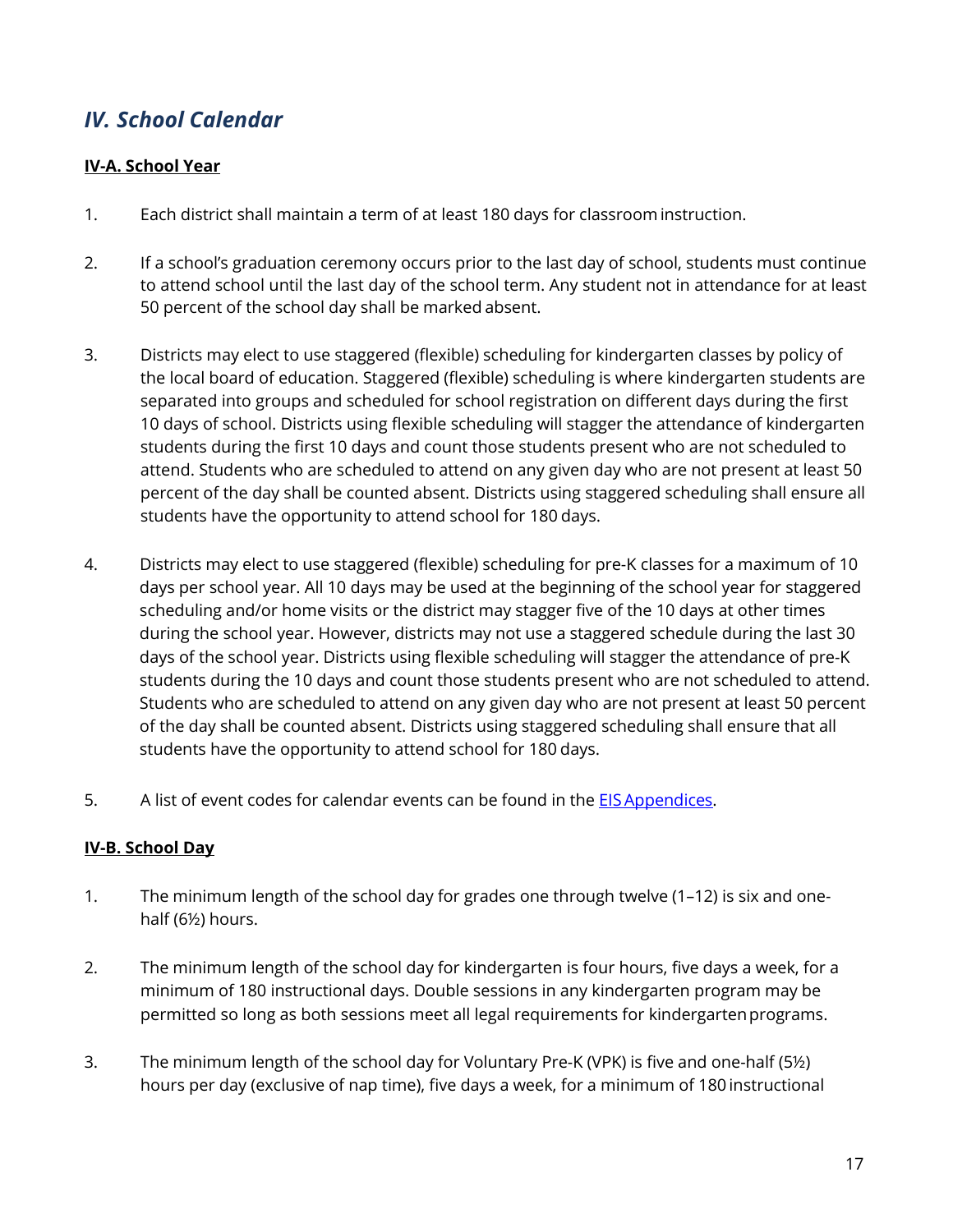days. Other locally and federally funded pre-K classes, including special education programs and services, may have different requirements for the length of the school year and day.

## **IV-C. Year-Round Schools**

Year-round schools shall:

- 1. be based on a 200-day calendar that ends by June 30;
- 2. submit to the local board of education approval of the year-round calendar;
- 3. be in session on Dec. 1 to accommodate the Federal Census for Special Education;
- 4. participate in the same testing windows for state-mandated tests; and
- 5. submit all required state reports.

## **IV-D. Abbreviated Days**

- 1. Any school day shorter than six and one-half (6½) hours for grades one through twelve (1– 12) and four hours for kindergarten is considered an abbreviated day.
- 2. Any school day shorter than five and one-half (5½) hours for VPK is considered an abbreviated day.
- 3. Districts may schedule any three of the 180 instructional days as abbreviated days. These dates shall be specified on the 200 Day Accountability Report. The dates of these abbreviated days must be approved by the local board of education.
- 4. Abbreviated days must be included in the district and school calendar.

## **IV-E. Use of Stockpile Days for Dangerous or Extreme Conditions**

- 1. Districts may elect to extend the school day to seven hours for the full academic year for the purpose of accumulating additional instructional time not to exceed 13 days.
- 2. Districts may extend the school day beyond seven hours; however, for computing stockpile days, only the 30 minutes above the six and-one-half (6½) hours may be accumulated. Districts may not accumulate more than 13 stockpile days.
- 3. The stockpiled days can be applied toward meeting instructional time requirements missed due to dangerous or extreme weather conditions or serious outbreaks of illness affecting or endangering students or staff. Prior approval from the commissioner is not required to use stockpile days for dangerous or extreme weather conditions, such as a snow day or for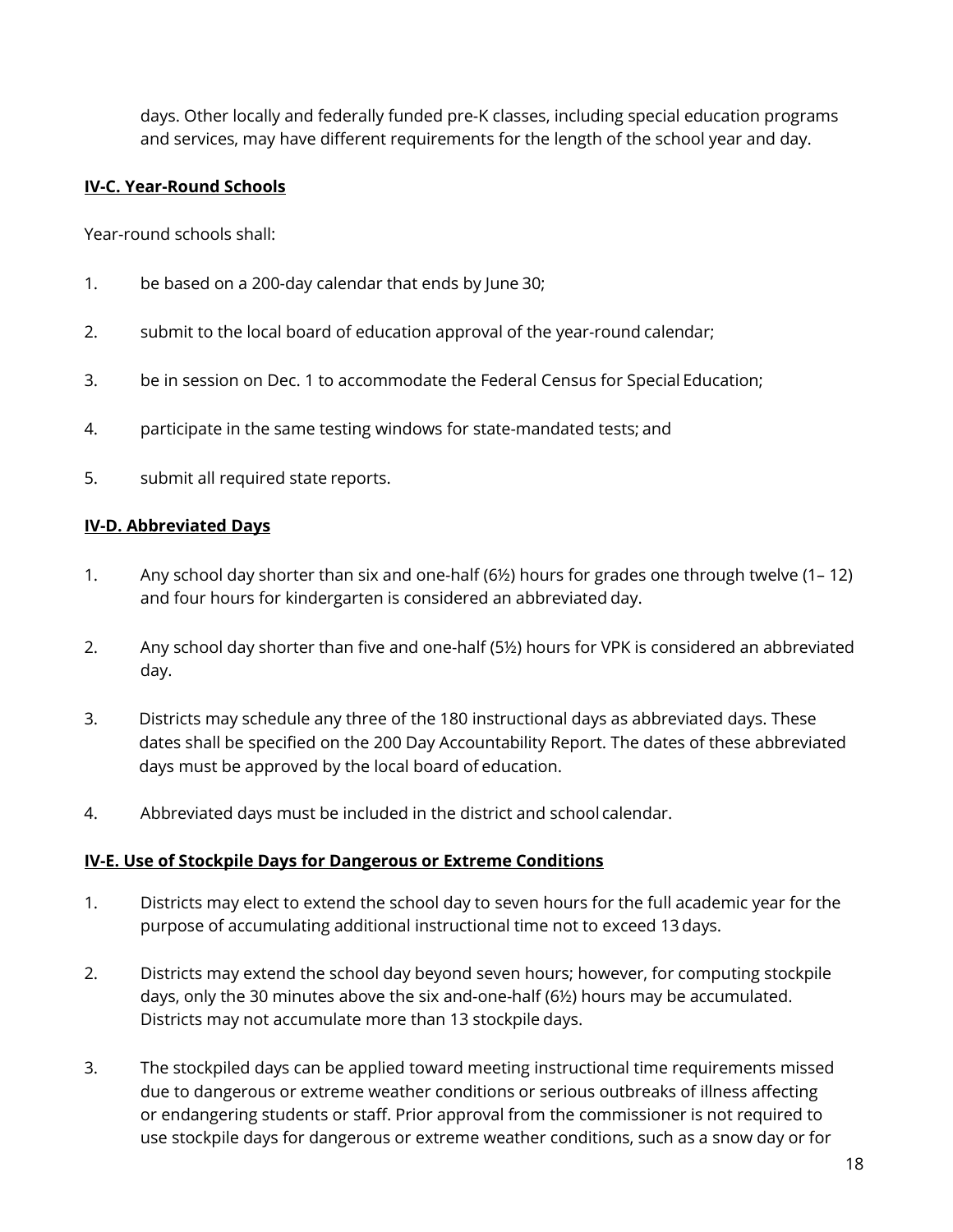serious outbreaks of illness affecting or endangering students or staff. Districts must seek approval by the commissioner to use stockpile days in cases of natural disaster, or dangerous structural or environmental conditions rendering a school unsafe for use.

- a. To request approval in these circumstances, directors of schools shall emai[l](mailto:%20Commissioner.Schwinn@tn.gov) [Commissioner.Schwinn@tn.gov e](mailto:%20Commissioner.Schwinn@tn.gov)xplaining the nature of the request and a list of days that school will be dismissed.
- 4. Any unused accumulated days for excess instructional time shall not carry over to a school year other than the year in which the time was accumulated and shall not be used to end the school year early.
- 5. A district may not extend the school day to seven hours by adding 30 minutes of study hall to the regular school program.
- 6. For the purposes of this section, "instructional day" includes lunch period, activitiesperiod, assembly period, recess period, etc.

# **IV-F. Use of Stockpile Days for Professional Development**

- 1. LEAs and schools may provide for professional development during the school day under one of the following options:
	- a. LEAs that elect to extend the school day to at least seven (7) hours for the purpose of meeting instructional time requirements missed due to dangerous or extreme weather conditions may allocate a portion of that extension for the purpose of faculty professional development, Individualized Education Program (IEP) team meetings, school-wide or system-wide instructional planning meetings, parent/teacher conferences, or other similar meetings under the following conditions:
		- i. Prior to the beginning of the school year, districts shall designate how many days shall be allocated for dangerous or extreme weather conditions and how many shall be allocated for student dismissals for faculty professional development, Individualized Education Program (IEP) team meetings, schoolwide or system- wide instructional planning meetings, parent/teacher conferences, or other similar meetings. The total number of days shall not exceed 13.
		- ii. Prior to the beginning of the school year, districts shall submit an LEA [Stockpiled](https://www.tn.gov/education/lea-operations/data-quality-integrity.html) Professional [Development](https://www.tn.gov/education/lea-operations/data-quality-integrity.html) [Days Application](https://www.tn.gov/education/lea-operations/data-quality-integrity.html) [an](https://www.tn.gov/education/lea-operations/data-quality-integrity.html)d agenda for the allocation of excess time for faculty professional development to the commissioner of education for approval.
	- b. LEAs may adopt policies providing for individual schools to have school days of at least seven hours in order to accumulate instructional time to be used forperiodic early student dismissals for the purpose of faculty professional development. The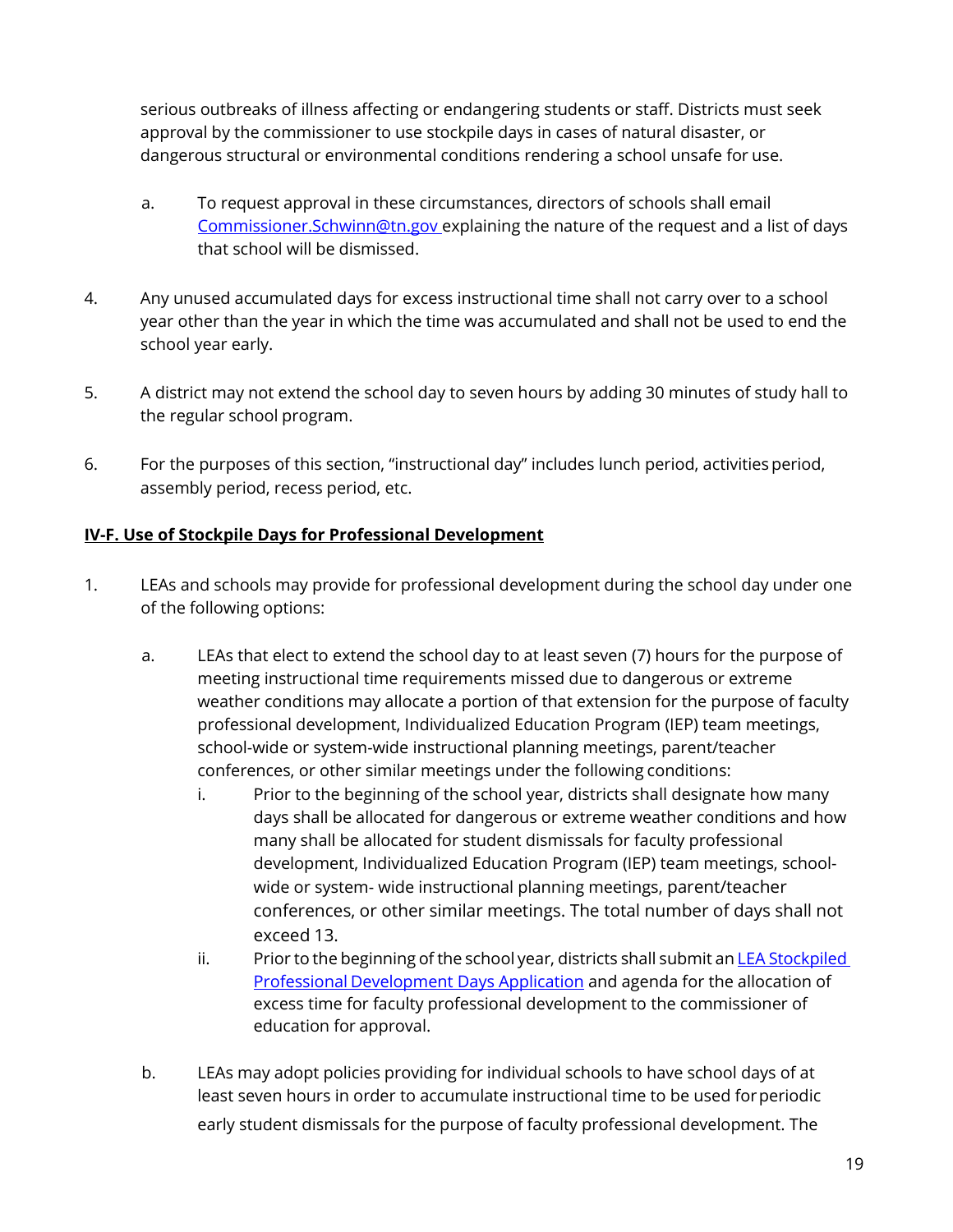following conditions shall apply to districts exercising this option:

- i. Early dismissals shall not exceed the equivalent of 13 days and shall not exceed three and one-half (3½) hours in any week.
- ii. Students shall attend school for at least 180 days.
- 2. Stockpile professional development dates scheduled prior to attendance start or after attendance end shall not be substituted for an instructional day.

# **IV-G. School Closure on Election Day**

Schools chosen as a polling place for a regular November election shall be closed for instruction on the Election Day. The LEA may use the day as an in-service day for school personnel. Districts must still schedule 180 instructional days for students.

# **IV-H. Waiver of Instructional Day**

In the event of a natural disaster or serious outbreaks of illness affecting or endangering students or staff during a school year, the commissioner of education may waive for that school year the requirement of 180 days of classroom instruction.

# **IV-I. Early Dismissal**

- 1. Schools may dismiss students early when dangerous or extreme weather conditions arise. If students are dismissed early from school, determination of whether the day can be counted as a full instructional day is based on the earliest class in session within your district. Example: School is in session, and the students were released due to snow at 10:30 a.m. The earliest class started at 7 a.m. at the high school. Therefore, the entire district is credited for an instructional day, because some students were in class for the minimum three and one-half (3½) hours.
- 2. If a school has met the minimum requirement for half the state minimum school day and must dismiss for inclement weather, the day does not have to be made up. However, if school must be dismissed because of inclement weather prior to the school having met the half-day requirement, a stockpiled day must be used, or the entire day must be madeup.
- 3. Students may be dismissed early for parent conferences provided that the parent conferences are scheduled in the school's master calendar and provided that the classroom instruction time is made up in full.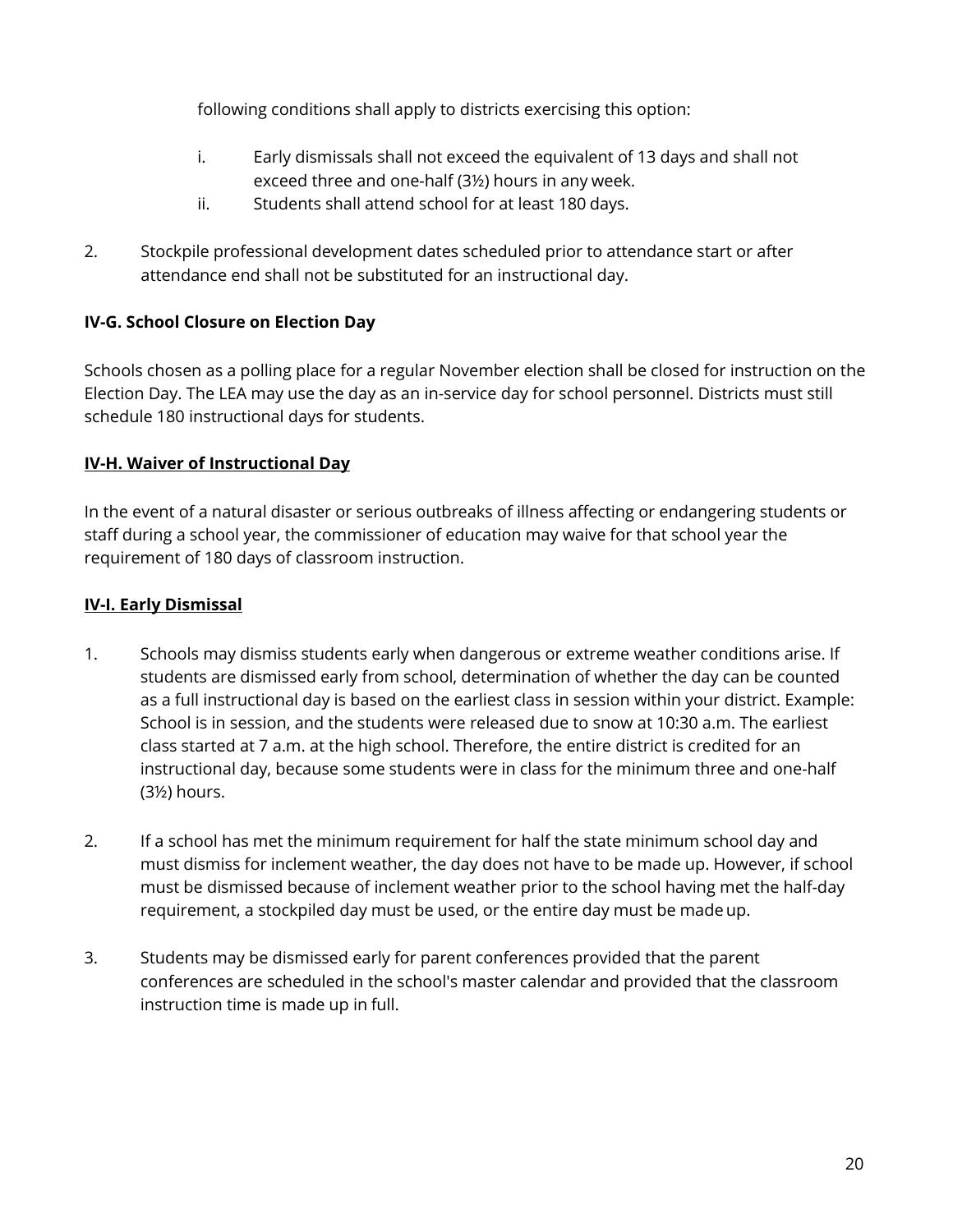## **IV-J. Make-Up Days**

- 1. A make-up day is an instructional day that is used to make up instructional time missed. The following methods may be used to make up a missed instructional day:
	- a. Extend the length of school day by a minimum of 30 minutes for a period adequate to accumulate the equivalent of the days lost.
	- b. Schedule classes on Saturday or Sunday.
	- c. Schedule classes on a day previously designated as a holiday.
	- d. Reduce time scheduled for spring break.
	- e. Extend the school year. (The school year may legally be extended to June30.)
- 2. A district may not use study hall in order to make up instructionaltime.

#### **IV-K. Assessment Accounting Procedures**

- 1. School districts should address student absences on days used to administer state-mandated assessments in the same manner as they would address a student's failure to participate in any other mandatory activity at school by applying the district's or school's attendance policies.
- 2. Students shall be counted absent if they are not in attendance for at least 50 percent of the school day.
- 3. Days spent on state-mandated assessments are included in the required 180-day school term.

# *V. Documentation and Record Keeping*

#### **V-A. Documentation**

The following documentation must be on file at the district central office (CO) or the individual school (IS) as indicated:

- 1. The LEA's attendance policies that have been approved by the local school board(CO)
- 2. Copies of the Academic Attendance Report and the Director's Monthly Student Membership/ Attendance Report, including all worksheets (CO)
- 3. Documentation (sign-in/out roster) that CTE and total students are properly counted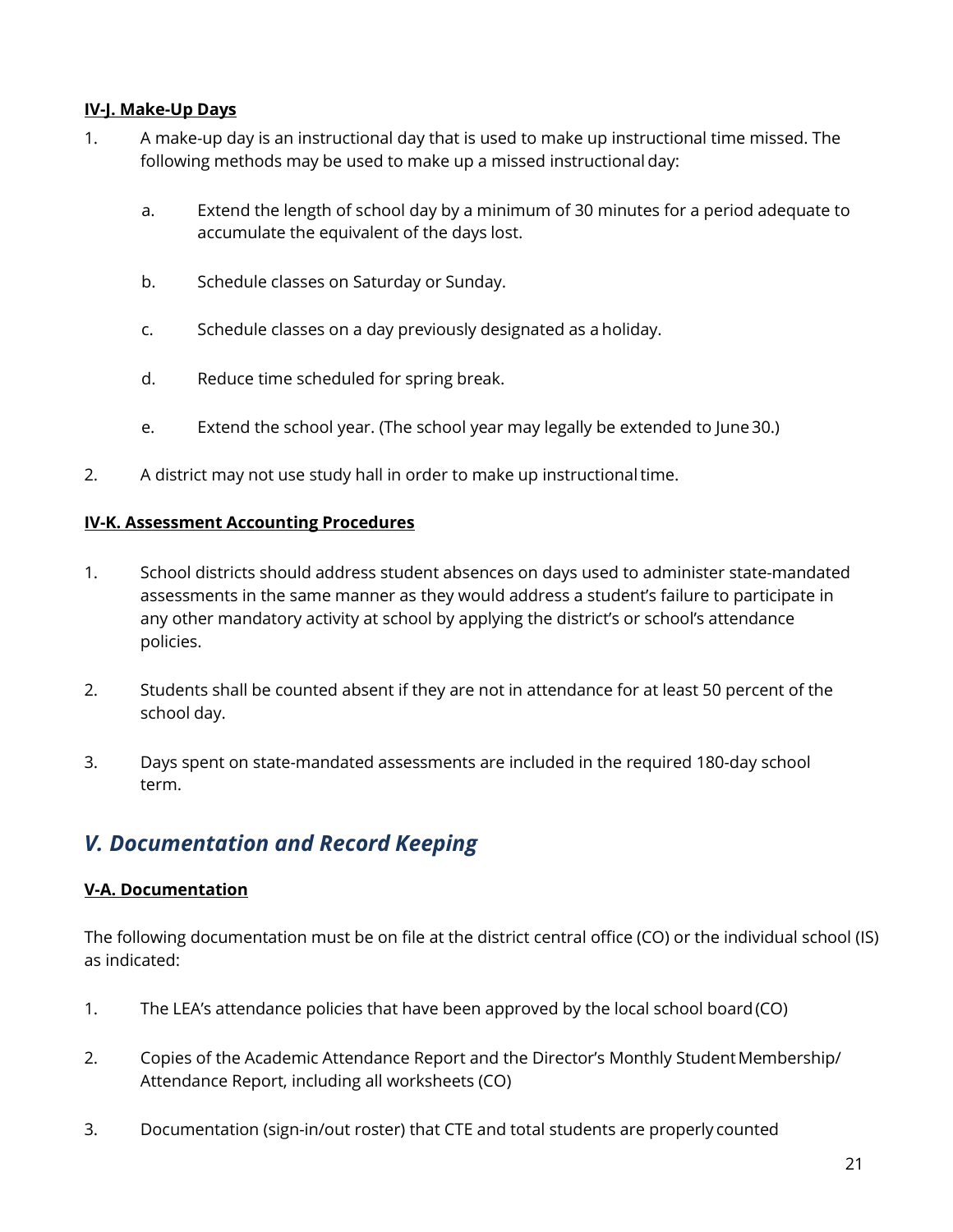in compliance with the "half of the state scheduled school day" attendance policy (IS)

- 4. Teacher attendance records that include all absences recorded in compliance with local board policy (IS)
- 5. Daily absentee sheets with sign-in/out rosters attached clearly indicating those students who are present or absent for at least 50 percent of the scheduled school day (IS)
- 6. WBL agreements for any student who is participating in an off-site, credit-bearing WBL placement (IS)
- 7. Copies of all granted attendance waivers approved by the commissioner (CO)
- 8. Documentation indicating procedures for notifying parents and/or the attendance supervisor of students' absences (CO)
- 9. Sufficient documentation of reasoning for any student's withdrawal (This may include documentation provided by relatives, court documents, record requests, etc., and this documentation should be kept in the student's permanent record.) (IS)
- 10. Documentation that the names of students between the ages of 15 and 17 (inclusive), who do not have satisfactory academic progress or do not meet attendance standards as statedin T.C.A. § 49-6-3017, have been submitted to the Tennessee Department of Safety (IS)
- 11. Cumulative folder for each active student on the roll (Inactive cumulative folders are to be filed separately.) (IS)
- 12. A copy of the previous year's membership/attendance reports for all reporting periods (CO)

# **V-B. Retention of Records**

The following documents must be permanently retained:

- 1. A cumulative folder for each student that includes:
	- a. the student's name, address, parents' names and occupations, complete school record, achievement test results, health record, school activities, and counselors' notes;
	- b. a copy of the student's birth certificate, if provided;
	- c. a copy of the student's Home Language Survey, if available; and
	- d. documentation of a student's withdrawal, if applicable, including the signature of the parent of guardian requesting withdrawal, and to the extent possible, the student's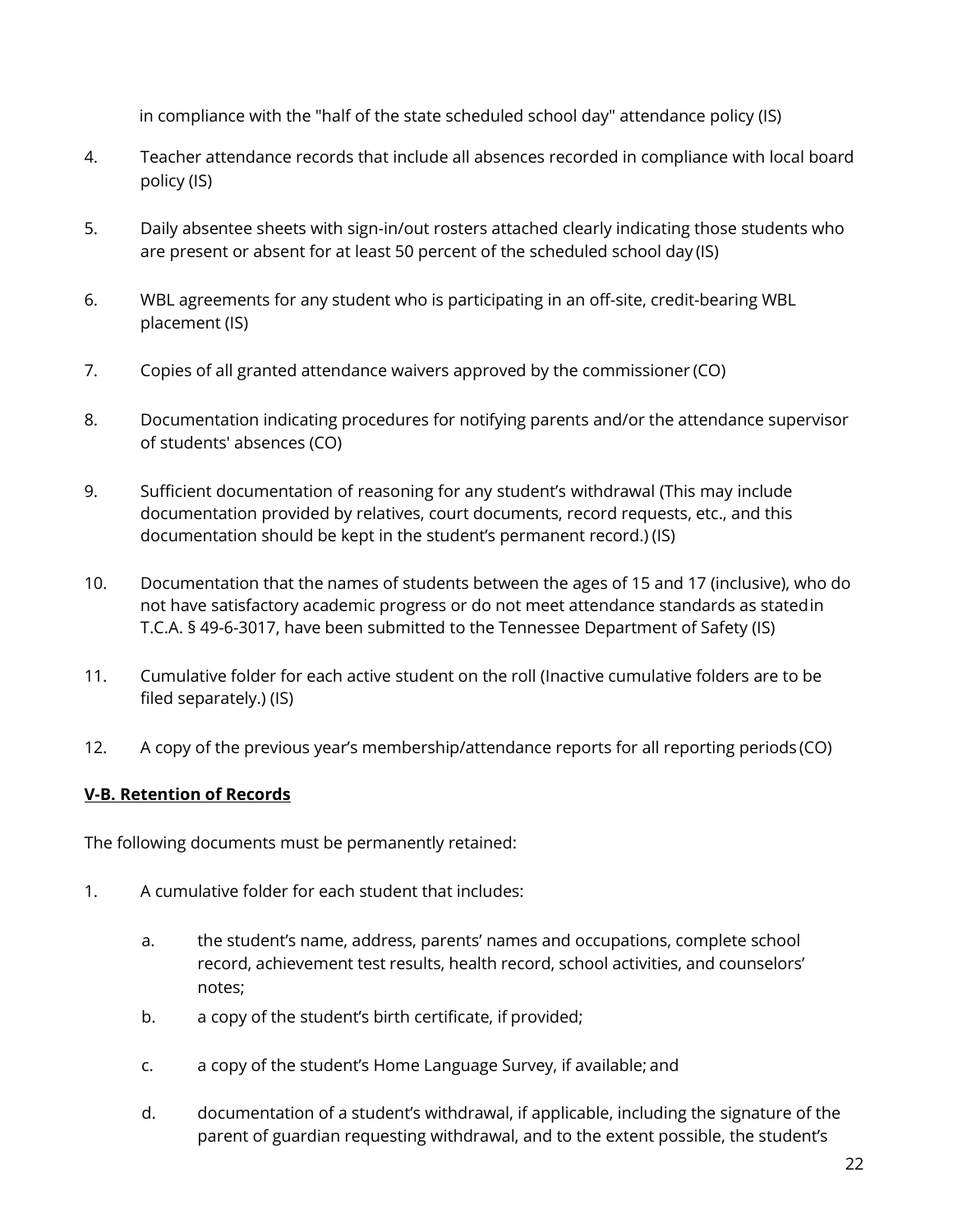future destination.

2. A file including demographic and event data for each student.

The following documents must be retained for a period of five years:

- 1. Director's Monthly Student Membership/Attendance Report;
- 2. Director's Annual Student Membership/Attendance Report;
- 3. Principal's Monthly Membership/Attendance Report or equivalent;
- 4. Monthly Attendance Detail;
- 5. Attendance Records;
- 6. Director's Report of Special Education Identified and Served Average Daily Membershipby Primary and Secondary Options (EasyIEP Special Education Report); and
- 7. Annual Pupil Transportation Report.

# **V-C. Transfer of Records**

Pursuant to T.C.A. § 49-6-3001(c)(1) and the Federal Family Educational Rights and Privacy Act (FERPA), if a student transfers from one school to another school in the same LEA, the LEA shall remit copies of the student's records, including the student's disciplinary records, to the school to which the student transfers. If a student transfers from an LEA to another LEA, then the LEA from which a student transfers shall remit copies of the student's records, including the student's disciplinary records, to the LEA to which the student transfers. All records shall be remitted in accordance with FERPA, compiled in 20 U.S.C. §1232g.

# **V-D. Student Data Privacy**

Pursuant to T.C.A. § 10-7-504(a)(4), Title 49, Chapter 1, Part 7, and FERPA, personally identifiable student information must be kept confidential. Allowing student assistants or parent volunteers to handle such information violates these rules.

Provisions must be made to safeguard the confidentiality and security of all data so that only authorized personnel of the institution have access to or authority to process such information.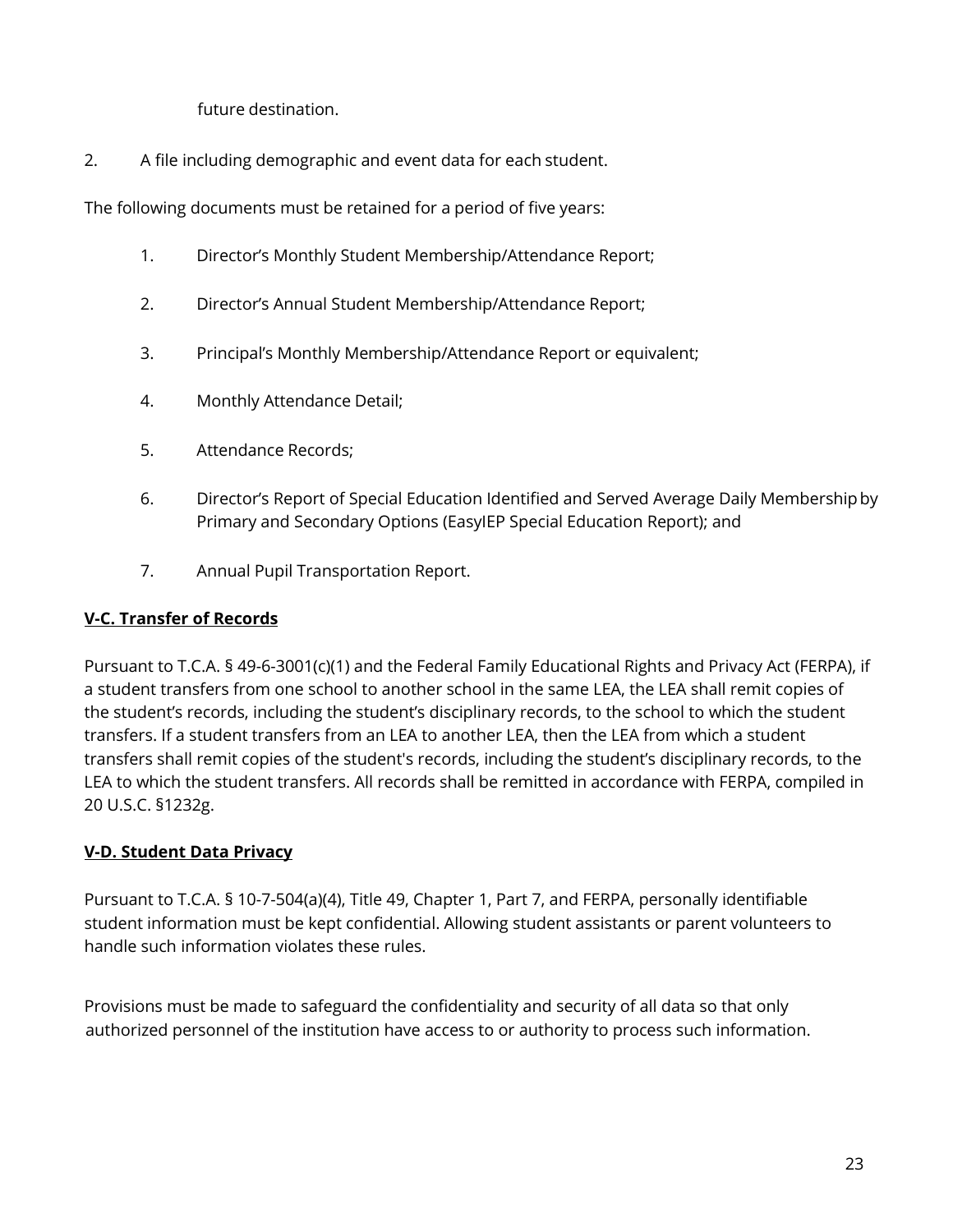# *VI. Reporting Requirements and Additional Resources*

## **VI-A. Reporting Requirements**

The reports listed below shall be reported in EIS and prepared in compliance with the state reporting schedule. For more information, see [Section VII Reports](https://www.tn.gov/content/dam/tn/education/technology/EIS/eis_all_reports.pdf) [loc](https://www.tn.gov/content/dam/tn/education/technology/EIS/eis_all_reports.pdf)ated on the department's EIS home page.

- a. 200 Day Accountability Report
- b. Annual Dropout Report
- c. Director's Annual Membership/Attendance Report
- d. Director's Annual Report Special Education Options by Primary and Secondary Average Daily Membership by School and District
- e. Director's Annual Vocational Class Full Time Equivalent Average Daily Membership Report by School and District
- f. Director's Monthly Student Membership/Attendance Report by School and District
- g. Director's Monthly Special Education Options by Primary and Secondary AverageDaily Membership by School and District
- h. Director's Monthly Vocational Class Full Time Equivalent Average Daily Attendance Report by School and District
- i. Director's Monthly Vocational Class Full Time Equivalent Average Daily Membership Report by School and District
- j. End of Month Membership Report
- k. Net Enrollment Report
- l. Number of Promotions and Retentions Report by School and District
- m. Preliminary School Report—Grades PK–12
- n. Preliminary Staff Report
- o. Report of 12th Graders